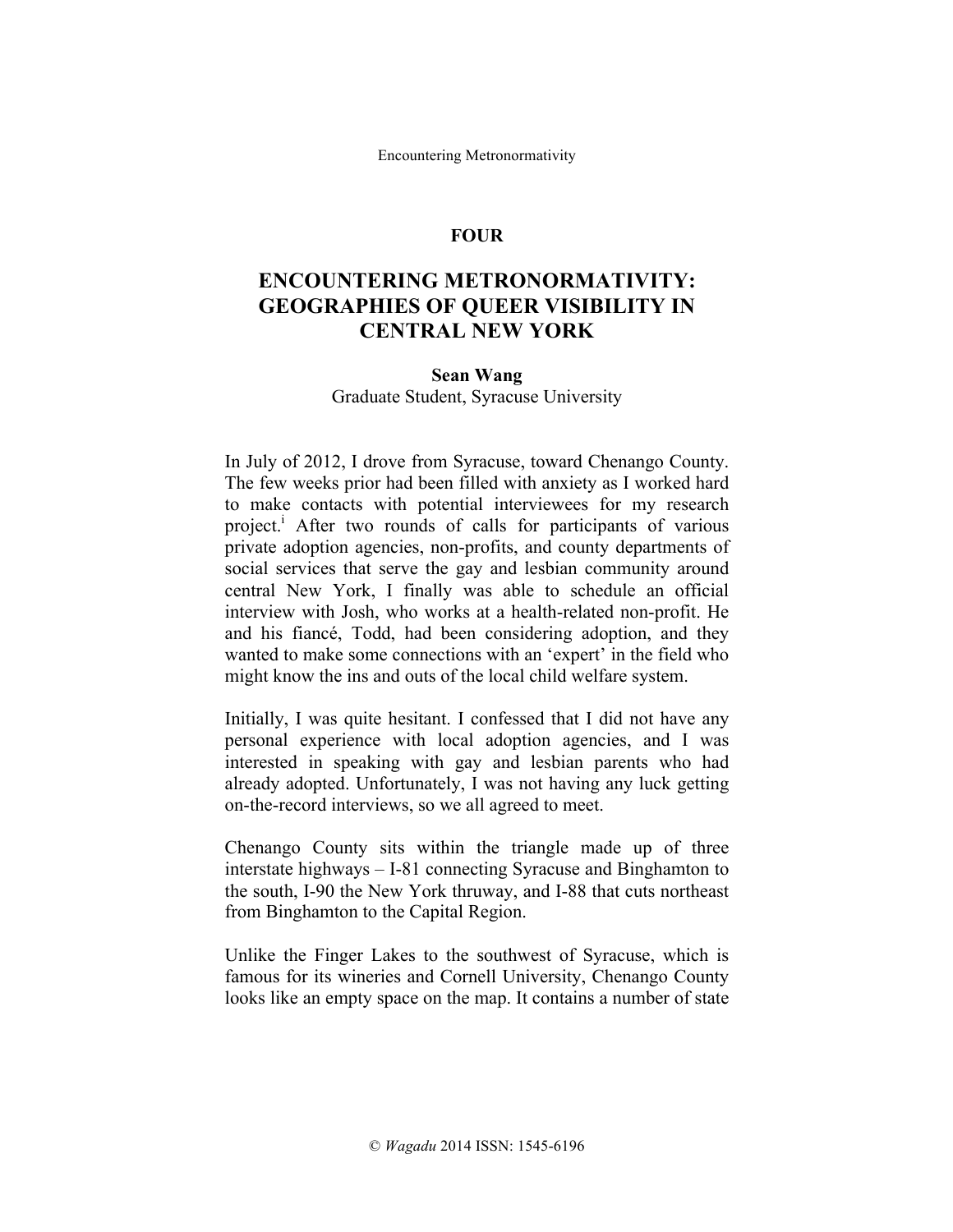forests and small towns. Todd, who is pursuing his graduate degree in human services, called Chenango County and much of the surrounding rural areas a "welfare county" (Interview, July 2012).

As I drove on U.S.-92 and later N.Y. Rt. 80, I was struck by the immediate change in landscapes – Syracuse's deindustrialized core, followed by a zone of calm and quiet suburbs, quickly gave way to gently sloping fields, sparsely littered with barns and sheds. As a graduate student, I was literally driving out of place. The routes were connected by a string of small towns with a short main street, sundry storefronts, and a gas station. I could not help but think, "Are there really queer folks out here? More importantly, queer adoptive parents?"

It was not a surprise to learn during the interview that Josh and Todd shared some of my uneasiness. As a gay couple living in this rural area their experience with this uneasiness is vastly different than mine.

This article draws on my engagement with the non-metropolitan and the divergent queer subjectivities in central New York. On the one hand, the challenges of recruiting gay and lesbian adoptive parents for my project proved to be almost insurmountable, not because there were too few of them, but rather due to an almost universal reluctance to go on the record with an academic researcher.

The parents I contacted often expressed this reluctance in two ways: first, they questioned their own ability to make any contribution to my project; and second, they questioned the value of my project. These two responses often depend upon a discourse of normality and tolerance that hangs in delicate tension. For one to be tolerant, it is necessary to recognize a perceived negative difference, which contradicts the claim to normality. Such a discourse has been criticized by many radical queer theorists (Lehr, 1999; Duggan, 2003), though clearly there is an alternative politic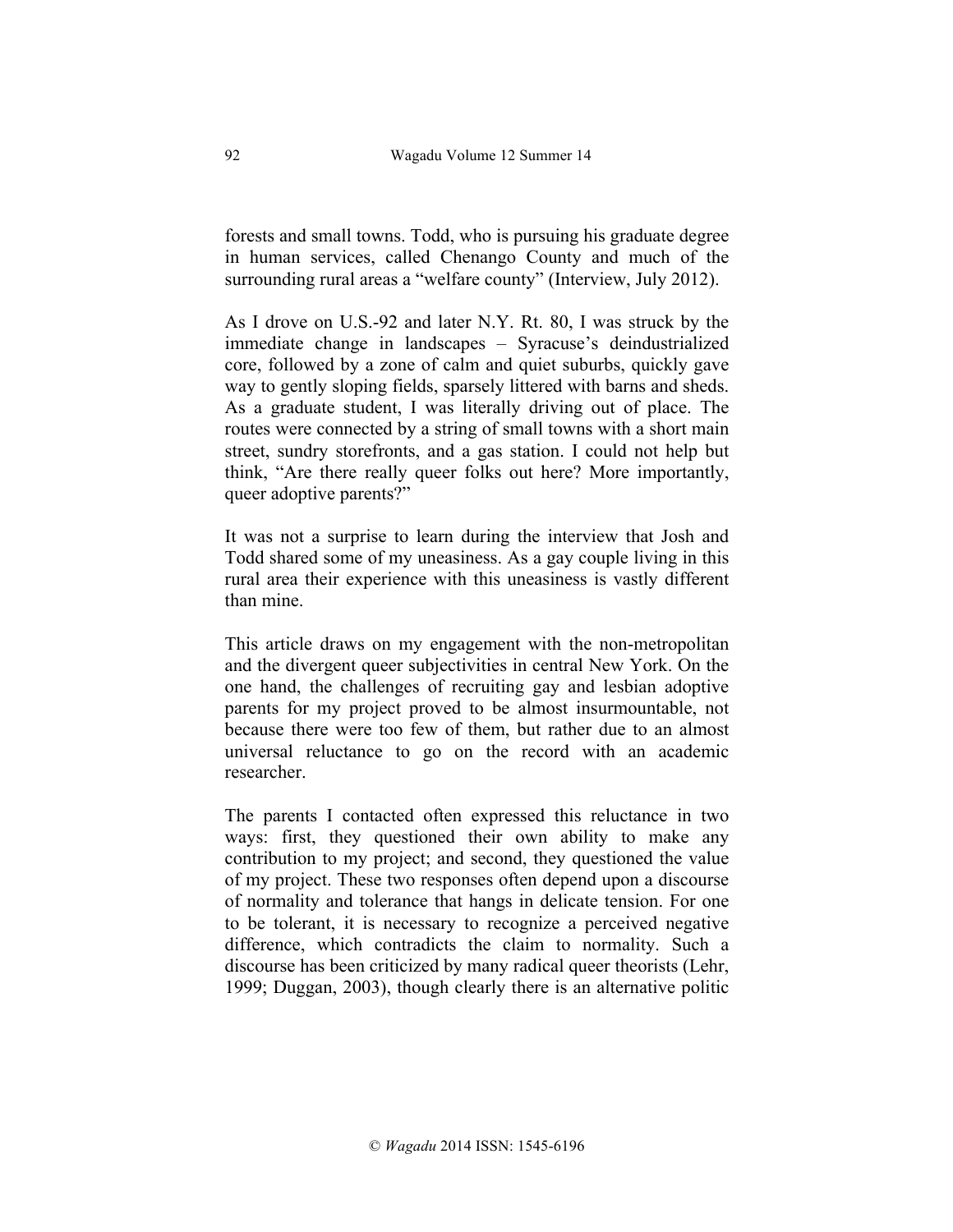at work in my encounter with, for example, Josh and Todd. My first goal in this article,is to avoid generalizing a global queer politics, and instead look to the ways in which these gay and lesbian parents choose to be political everyday.

On the other hand, I resort to particular rural stereotypes to understand my fieldwork. As one based in Syracuse, Chenango County is on the outer edge among the places I went to for interviews.

As a researcher and an urban queer, to drive out is to profoundly displace myself. My displacement – and my affective reactions to it – reveals a largely metronormative subject position that recent queer engagement with the rural has been critiquing.

For Judith Halberstam, (2005, p. 22) "lonely rural landscapes feel laden with menace, and for many years non-urban areas were simply 'out there,' strange and distant horizons populated by hostile populations." Halberstam perhaps dramatizes that fear of the rural, but it is precisely the image of those "horizons populated by hostile populations" that popular representations and media of non-metropolitan queer lives in the United States – *Boys Don't Cry* (Halberstam, 2005, ch. 2) and *Brokeback Mountain* (Phillips & Watt, 2000) being two examples that have received the most attention.

Much of the political organizing around sexual rights implicitly depends upon this metronormative discourse as well. However, many people I talked to during official interviews and informal conversations, hotly contested this metronormative discourse. They argued that their mere presence residentially in these places should at the very least suggest that gay and lesbian lives are not universally metropolitan or universally queer, i.e. non-normative. My second goal, then, is to not dismiss them as either bad queer subjects who do not adhere to radical queer politics, or politically conservative participants in what Jasbir Puar (2007) calls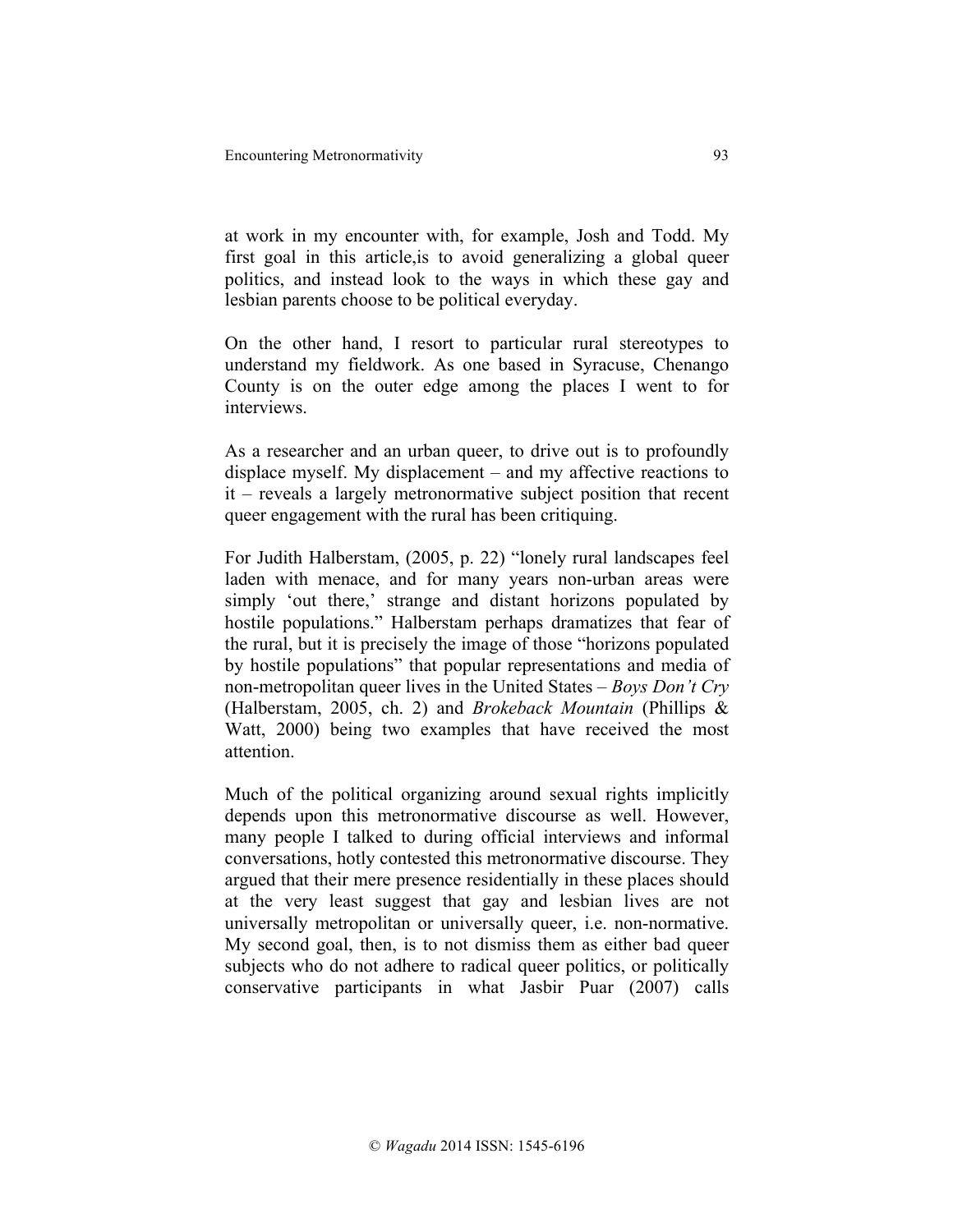"homonationalism." Rather, I want to explore how these people articulate their sexuality in non-metronormative ways; in other words, how do they articulate their sexuality in relations to their place *and* the dominant sexual politics in the U.S.?

As Geraldine Pratt (2004, p. 39) points out, there is always an "efficient" way to tell a story, but doing so risks overlooking "the interplay between local tactics and overall strategy" where openings for political resistance may be revealed. The efficient way to tell this story is to consider metronormativity as its overall strategy, i.e. a dominant discourse, that puts urban dwelling gays and lesbians versus their rural counterparts in political orientation.

Metronormativity masks the multiplicity of queer lives in places and renders particular forms of political action, especially those based in rural areas, invisible. Even when rural queer lives are being represented, they are always portrayed under metronormative terms (Spivak, 1988).

So far in this paragraph, I have told a very efficient story, one that I am comfortable with theoretically for the most part. But, I find this story lacking in practice. For one, it makes sense to summarize stories efficiently, but telling an efficient story necessarily precludes attending to the multiplicities of identities and affects. Pratt (2004, p. 40) effectively highlights the importance of messy stories, especially since they reveal categories as "relational constructs" with "[c]omplex geographies… woven throughout."

This article is my effort to tell a less-than-efficient story about the practices of queer politics in central New York. First, I trace how metronormativity becomes hegemonic in academic discourses about queer people, specifically in my home discipline of geography. I then draw on my collaboration with a local non-profit organization to complicate the binaries constructed in metronormativity. This collaboration demonstrates the various dimensions in which queer political organizing – especially in a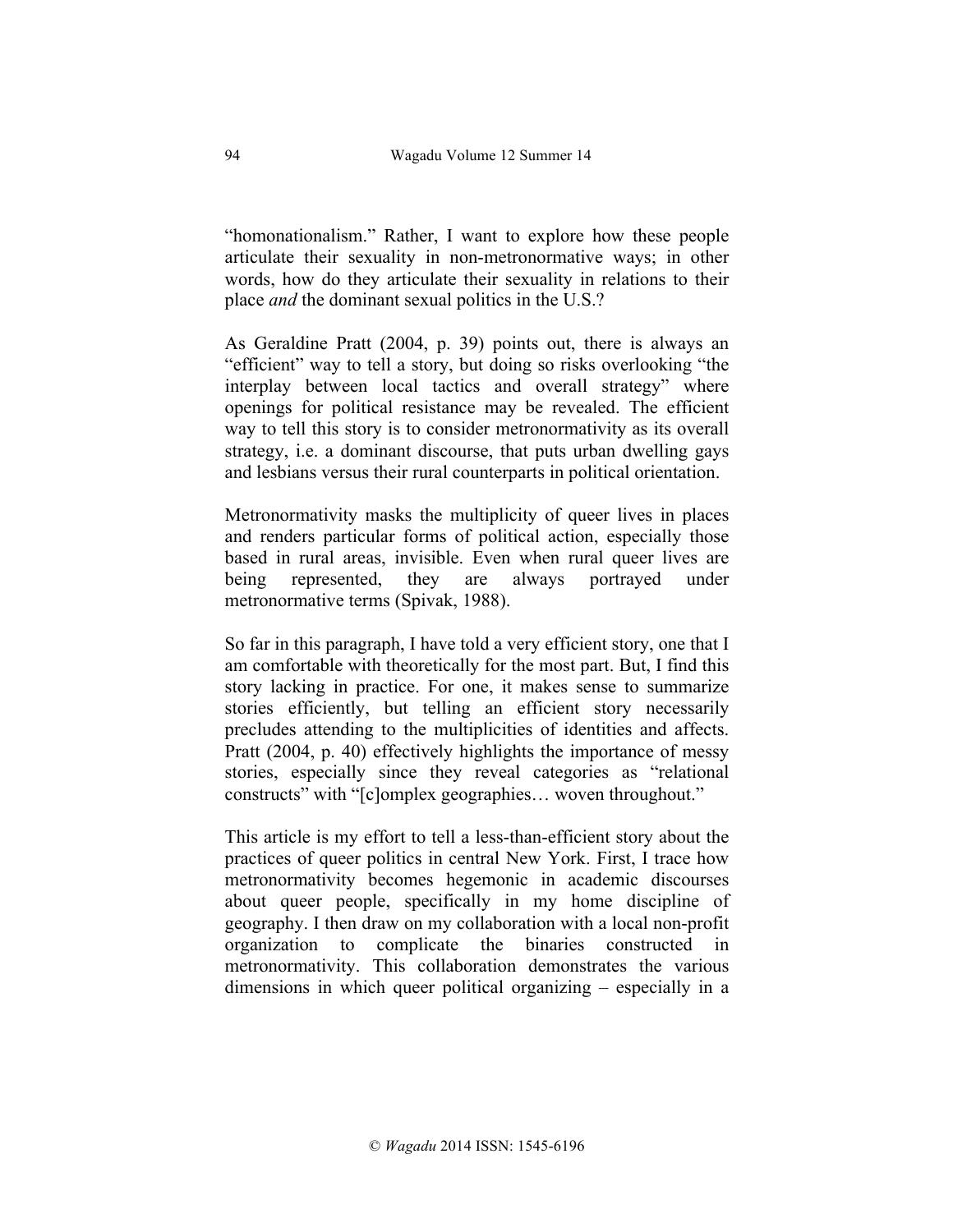place like central New York – may work against, in concert, and sideways of metronormativity to achieve particular ends. It also reveals the divergent queer subjectivities involved in queer political organizing. Finally, I suggest that a critical engagement with the term "ordinary" might lead to an alternative vision of queer politics, specifically in non-metropolitan places.

# **The Origin Story**

Judith Halberstam, a queer cultural theorist, identifies metronormativity through reading the dominant narratives of queer lives in the U.S. In gay and lesbian narratives, coming out is often enabled, or followed, by moving away from home into a large city, where the presence of other gays and lesbians allows for sexual exploration. In these instances, to come into one's own sexuality – what David Bell (2000, p. 84) calls "metrosexuality" – often necessitates a "concomitant representation of the rural as essentially either 'hostile' or 'idyllic'" (Halberstam, 2005, p. 36). In other words, to be a proper queer sexual subject is to be *metro*sexual; that is, away from hostile heterosexuals and leaving the childhood innocence behind.

Halberstam argues that metrosexuality is largely a temporal narrative. One loses childhood innocence, achieves sexual maturity, and eventually leaves home in search of sexual partner(s). Metronormativity, however, "maps a story of [queer] migration onto the coming-out narrative" so that the narrative becomes explicitly spatial, "within which the subject moves to a place of tolerance" – the urban – "after enduring life in a place of suspicion, persecution, and secrecy" – the rural (p. 36-37). Metronormativity naturalizes the spatial aspect of this narrative so that "it is easy to equate the physical journey from small town to big city with the psychological journey from closet case to out and proud" (p. 37). As such, the rural is always devalued while the urban is conflated with queer visibility. In a metronormative narrative, the urban and queer visibility are naturally associated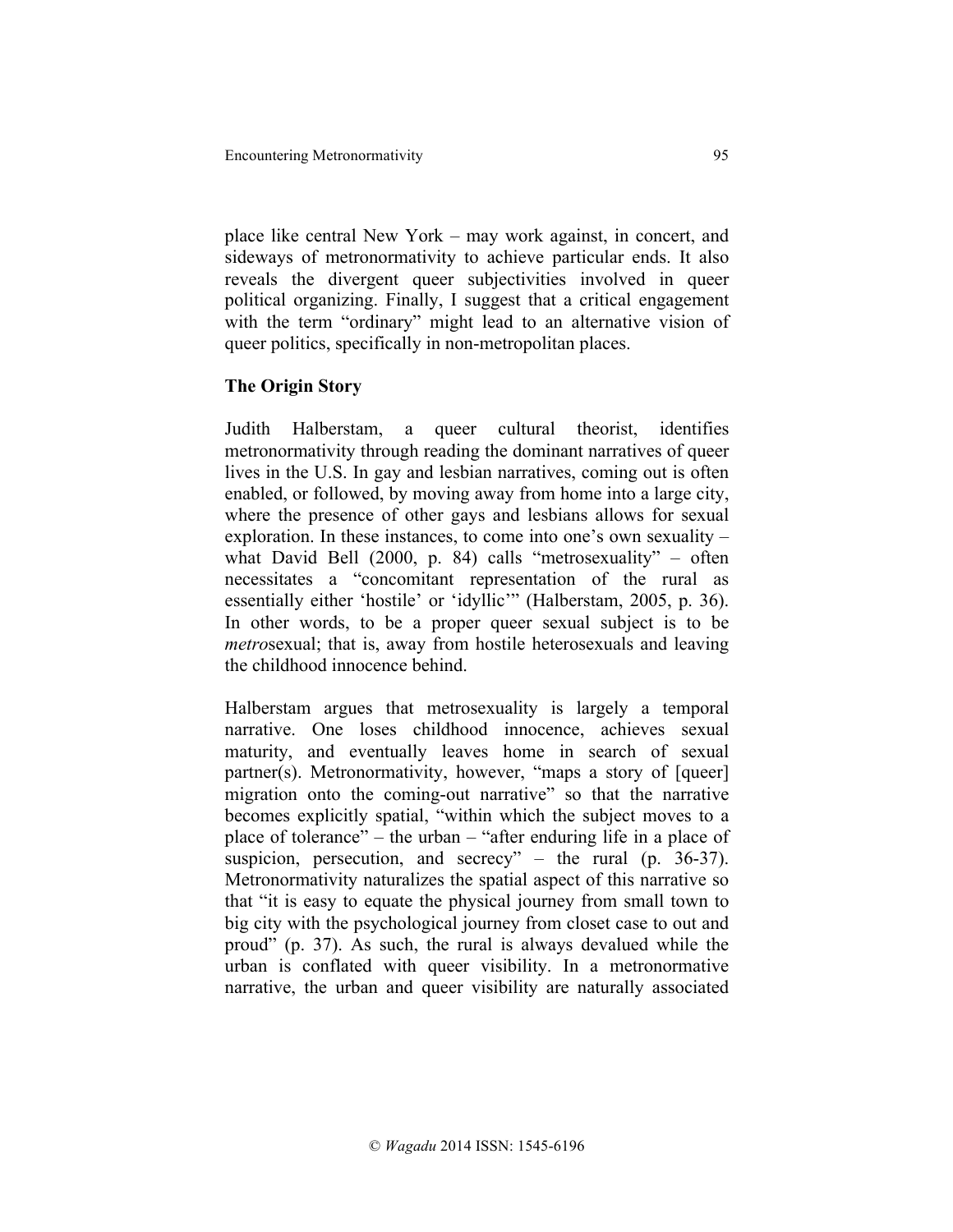with the mobility of queer subjects in space across urban/rural boundaries and the social relations that determine such mobility (Cresswell, 2010).

I found metronormativity to be a productive lens to think through academic knowledge on queer lives in the U.S., especially those produced by geographers. Although Halberstam drew primarily from popular culture in her analysis, academic knowledge constitutes a significant portion of narratives of queer lives in the U.S. For example, Alfred Kinsey's research on sexual behaviors from the late 1930s to the 1950s remains in the public consciousness (Brown  $\&$  Fee, 2003). Thus, it seems appropriate to subject academic knowledge production to the same scrutiny as popular representations. Furthermore, metronormativity is fundamentally a geographical concept and, as I will demonstrate below, structures much of the writing on queer people by geographers.

There is now diverse and vibrant literature on sexuality and space within the discipline of geography. I will point to several key texts in order to sketch out the production of metronormativity in this intellectual chronology.

For any chronology, it is essential to pay attention to its origin story. The origin story becomes a foundation to the formation of discourse. For sexuality and space, although there had been some engagements very early on with sex and sexuality by geographers (e.g. Symanski, 1974), most point to the interests in understanding "gay ghettos" as its origin story.

In the introduction to *Mapping Desire*, David Bell and Gill Valentine (1995, p. 4) identify a few isolated attempts in the 1970s, largely copying the Chicago school of urban sociology, to map out these gay ghettos. Bell and Valentine criticizes these early studies "for their patronizing, moralistic and 'straight' approach to lesbian and gay social and sexual relations," especially on relatively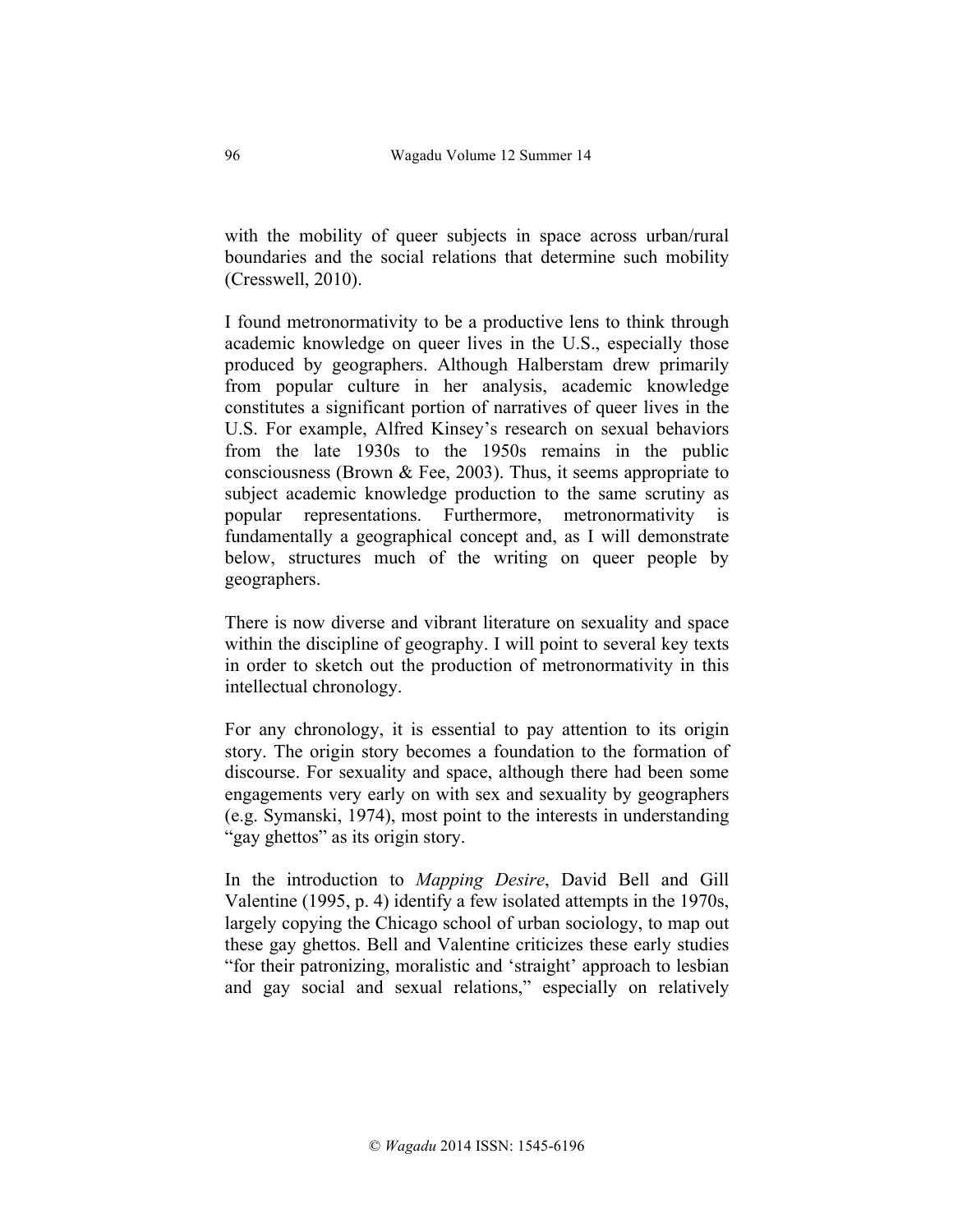visible gay and lesbian commercial spaces such as the bars, as they were mostly done by "researchers unable to or uninterested in getting their hands dirty talking to informants" (p. 4-5).

In the 1980s, this intellectual engagement with gay ghettos intensified, but unlike the aforementioned attempts, geographers such as Manuel Castells (1983; Castells & Murphy, 1982) and Larry Knopp (1987; 1990a, b; 1992; Lauria and Knopp 1985) were keen to avoid telling an efficient story of marginalization. Initially, the growing residential concentrations of gay men alongside gay businesses was explained by rural-to-urban migration and coming out (Bell and Valentine, 1995, p. 4; Brown, Browne, & Lim, 2007, p. 6). However, the residential influx of gay men accelerated gentrification so that many gay ghettos are ghettos in name only. These gay men are, in Martin Manalansan's (2013) words, "ghetto fabulous" because they no longer suffer from the effects of economic exploitation and only remain spatially ghettoized. The American political system also provided incentives for gay men to remain residentially concentrated, through which they could pack the "gay vote" for formal political representation (Knopp, 1990b). This origin story of sexuality and space literature is very much animated by an engagement with urban homosexuality. As Bell and Valentine (1995, p. 5) summarize, "The impact that gay communities have on the urban fabric at a neighborhood level has been at the heart of much of the recent US work on sexualities."

As Halberstam suggests, Knopp attempts to draw out the social relations that co-produce geography, e.g. urban neighborhoods, and sexuality, e.g. gay men, within capitalism. In two articles (Knopp, 1990a; b), he looked at the gentrification patterns in New Orleans and real estate investments made by childless gay men. He found aggressive investment and targeted marketing strategies directed towards, developed by and through, a network of relatively affluent gay men. Early comers among them were able to buy cheap, dilapidated housing and flip them for a profit to other gay men looking to relocate. This exchange of money and real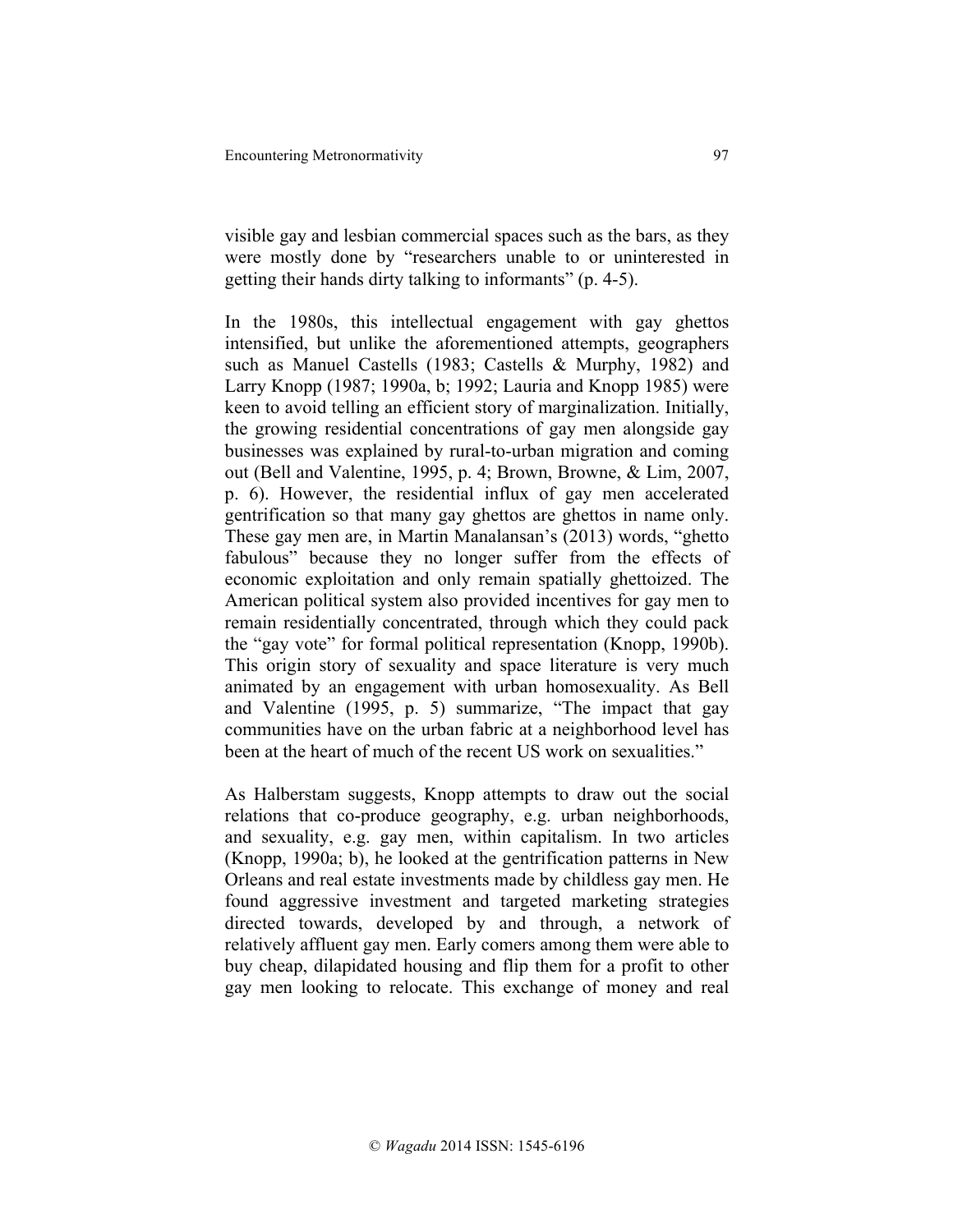estate was lubricated and sped up by the extensive social network among affluent gay men; these personal connections enabled words of a house on sale to get out quicker than usual and for the sellers to target desirable buyers, i.e. other gay men. However, this process priced out many original residents in and around the French Quarter, and was looked upon with mixed feelings by local, working-class gay men.

On the one hand, they recognized the growing concentration of gay men and the visibility and clout it brought, which might provide a means to greater political representation but on the other hand, if they were not able to remain in, or buy into, the neighborhood, then any benefits they might receive from increased political representation would be limited at best.

This research demonstrates at least two key points. First, it again confirms Halberstam's suggestion that scholars must pay attention to the imbricated sets of social relations. As the ambivalence of working-class gay men suggests, sexuality is but one set of social relations at work in shaping the constitution of New Orleans as a place. Second, it reinforces the assertion that any set of social relations, sexuality included, is inherently geographical. Part of the aforementioned ambivalence arises precisely from the geographical mismatch among political representation, sexualitybased communities, and residential locations.

Knopp (1992, p. 652) considers this research "the first step in a much more ambitious and comprehensive theoretical project" that identifies "specific ways in which sexuality is implicated in the spatial constitution of society and, simultaneously, specific ways in which space and place are implicated in the constitution of sexual practices and sexual identity." In other words, sexuality – or any set of social relations – is not a mere additive to geography; rather, they are always co-constituted. Coupling the ways in which sexuality works in and through capitalist spatial arrangements (of which gentrified gay ghettos are a prime example) with panoptic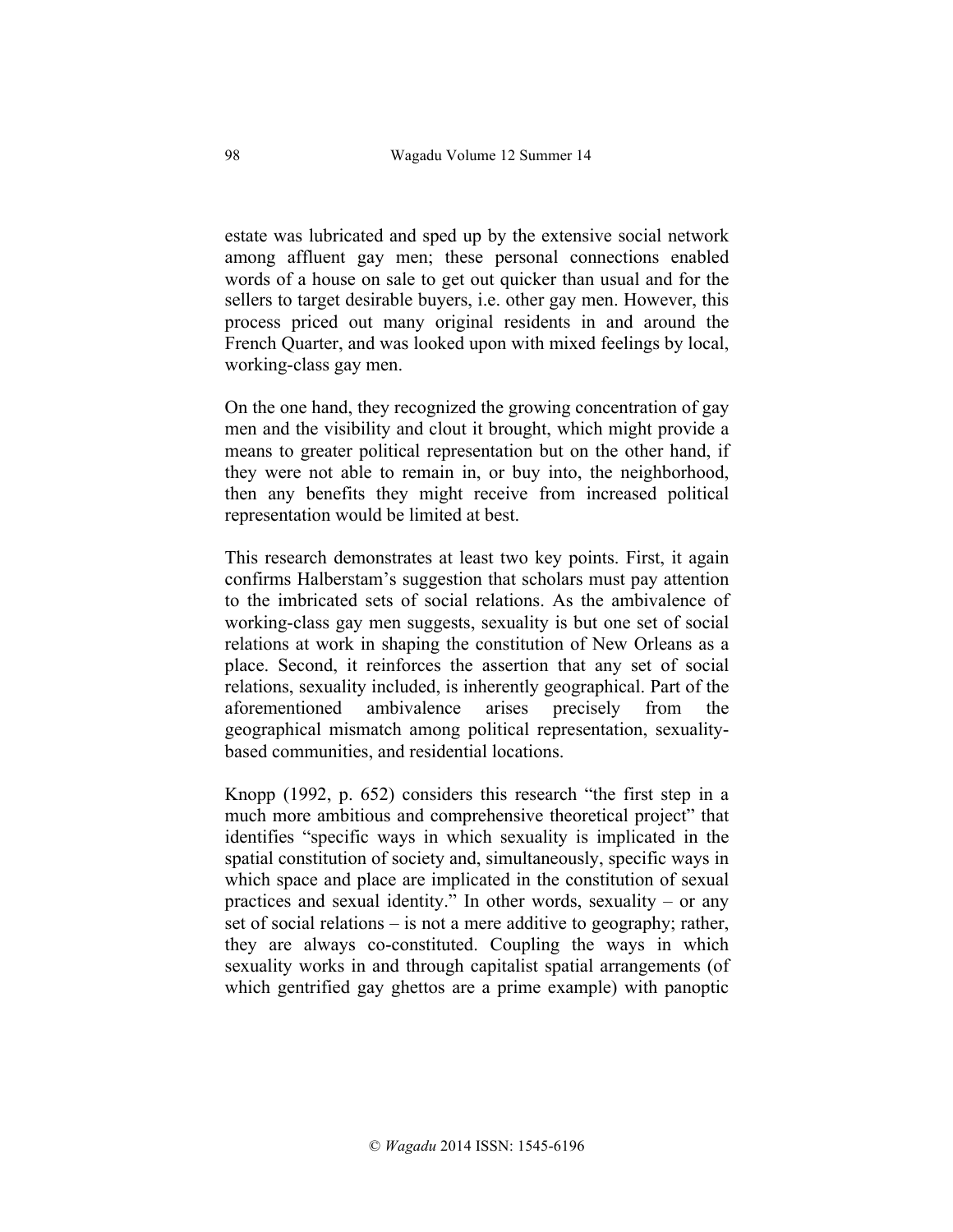heterosexism, Knopp concluded that "struggles over sexual relations manifest themselves spatially in ways that extend beyond their mere organization in space" because "sexual codings of space and sexual symbols in space also become material constituents in the structuration of space" (p. 664). Although much of Knopp's research is urban-centered, his argument of the co-constitution of sexuality and geography suggests that if the geography is different, then sexuality, and struggles over it, would be constituted differently(and vice versa).

If the origin story of the sexuality and space literature is urbancentered, as I have suggested above, then it is necessary to explore what metronormativity masks and overlooks within it. One major exclusion is a gendered analysis of sexuality, was what Brown, Browne, and Lim (2007, p. 7) aptly called "(re)placing lesbians in geography." Much like how heterosexism imagines itself as the entirety of society, so does sexism in geography of sexuality.

The gay ghettos are largely populated by gay men, and Castells (1983, p. 140 cited in Bell & Valentine, 1995, p. 5) "has claimed that the absence of similar territorially based lesbian communities reflects the fact that 'women are poorer than gay men and have less choice in terms of work and location'." Maxine Wolfe (1992, p. 151) argued that there were fewer lesbian commercial spaces because women had less economic power, and lesbian bars tended to have short life span without "a consistent physical location." Lauria and Knopp (1985) acknowledged the pervasive white, male, and middle-class gay identity, but posited that heterosexism and the construction of masculinity meant that gay men tended to be more oppressed "*as men* in relation to heterosexual men" compared to lesbians in relation to heterosexual women (Brown, Browne, & Lim 2007, p. 7). Thus, gay men were more likely to appropriate urban spaces as homogeneously gay to shelter against that greater oppression.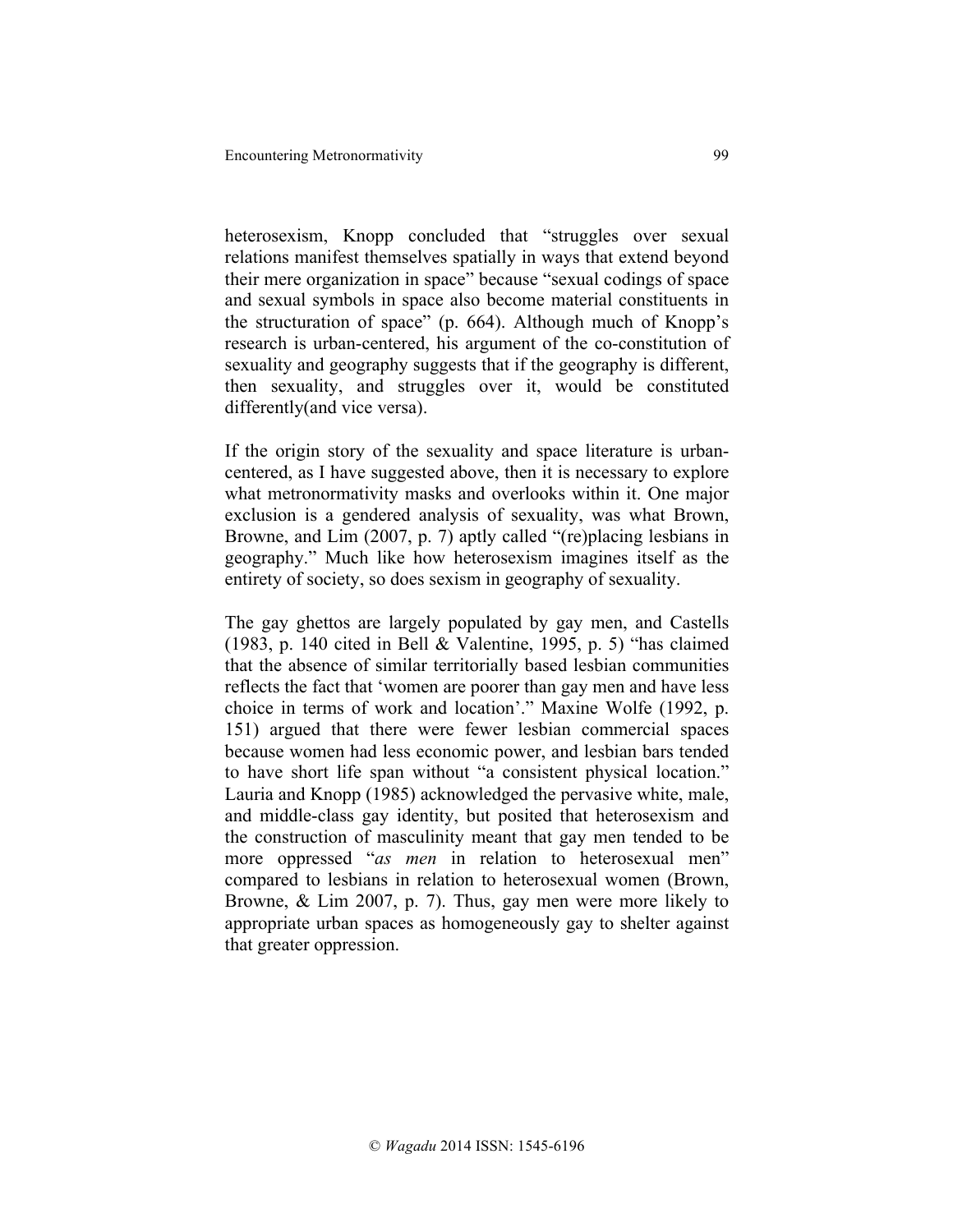This discursive appropriation of gay urban spaces is problematic and is contested by geographers. For one, these explanations offered above do not attempt to challenge the economic structures that oppress lesbian women through both sexism and homophobia. Jayne Egerton (1990 cited in Bell & Valentine, 1995, p. 7) called the lack of permanent housing "'the single most chronic practical problem' facing many lesbians." This shortcoming led Knopp (1994) to later argue for a greater recognition for these economic oppressions in geographers' works on social justice. Brown, Browne, and Lim (2007, p. 7) used Ettorre (1978) as a very early example to challenge the perception that lesbians did not participate in urban politics.

These are some of the issues excluded from the urban-centered, gay men-dominated origin story. Furthermore, Bell and Valentine (1995, p. 6) argued that Castells did not find visible lesbian urban communities because he simply did not know where to look. Linda Peake (1993) and Gill Valentine (1993a, b, c; 1995) both found lesbian ghettos in Grand Rapids, Michigan, and a small English town, respectively, but they were constituted differently from gay ghettos that Castells and Knopp found. There are very few lesbian commercial spaces, and the lesbian spaces tend to be exclusively residential, more spread out, and visible only for those in the know from personal networks.

Outside of the home, Valentine (1993c) argued that lesbian geography consists of complex "time-space strategies" where different groups assigned different meanings at different times. Thus, there were no essentially gay spaces like a gay bar. These lesbian ghettos are relational and "leave no trace of their sexualities on the landscape" (Bell & Valentine, 1995, p. 6). This observation forces us to consider gay ghettos as the anomaly rather than the norm, and to move away from an obsession over the visibility of sexuality, as "the reality is that most gay men and lesbians live and work not in these gay spaces but in the 'straight'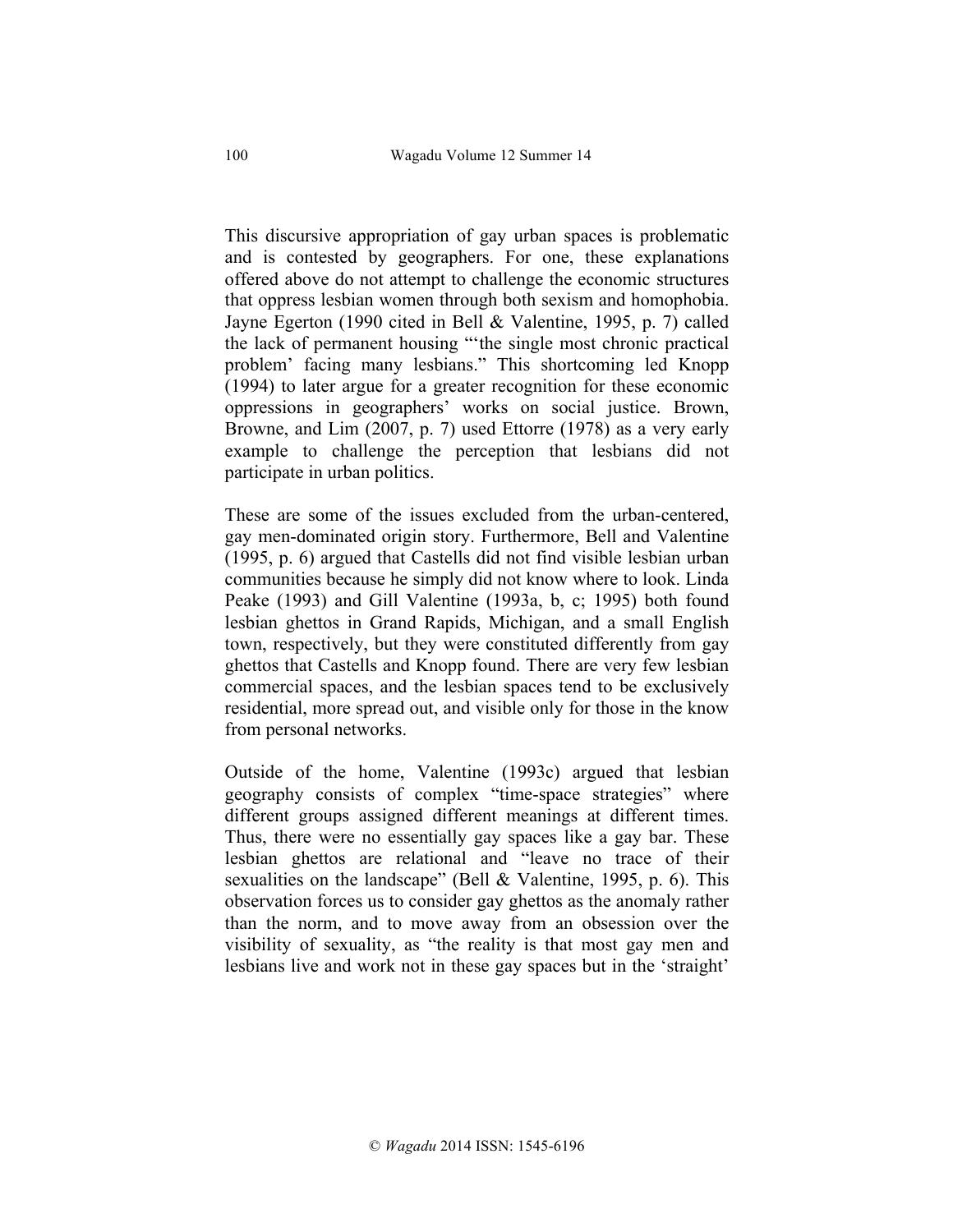world where they face prejudice, discrimination and queerbashing"  $(p. 7)$ .

This visibility of sexuality, where there are literal traces of sexuality on the landscape, is a double-edged sword. On the one hand, Knopp has shown that visibility can be an effective political strategy for gaining recognition. On the other hand, this focus on urban visibility – which metronormativity depends on to discursively make the anomaly appear the norm – necessarily obscures sexual relations that are not visible in the landscape (or at least visible in the same way). Feminists have critiqued this overreliance on vision and considered alternative ways to conceptualize vision (e.g. Kwan 2002).

Under metronormativity, not only did nonmetropolitan accounts of sexuality become obscured, so too did nonmetropolitan accounts in academic discourse. As the sexuality and space literature comes to understand the city as a space appropriated by gay men, sexism and urban gay identity work to push lesbians (who, in reality, obviously live in all sorts of places, urban and rural) and nonmetropolitan expressions of sexuality out of place out of sight. Metronormativity functions precisely in such a way so that metropolitan accounts of sexuality appear as the entirety of possible sexual expressions, and in doing so, obscure other,nonmetropolitan accounts.

*De-Centring Sexualities* is an attempt to make visible those places where (queer) sexuality may be visible in different ways. In their introduction, Phillips and Watt (2000) drew on *Brokeback Mountain* to demonstrate a sexuality that is rooted in a particular place. While mainstream media praised the movie for its portrayal of universal love, Phillips and Watt insisted that the sexuality in it was not universal. It was not a gay story either, as Jack and Ennis, the protagonists, did not subscribe to, nor practice metronormative gay sexuality. Rather, their sexuality took a form made possibly by Wyoming, and they must "'stand [their fate],' and this means not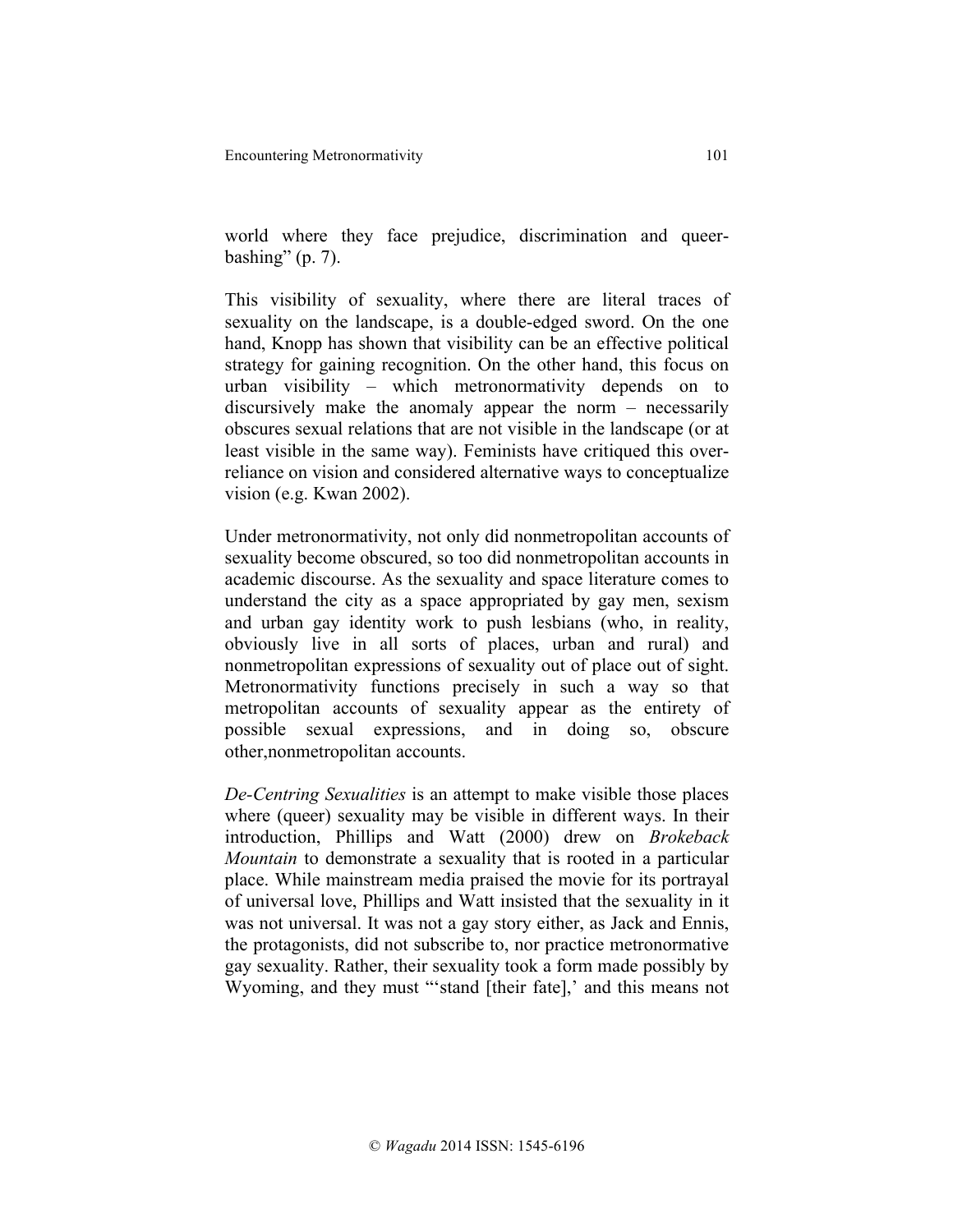only putting up with things as they are, but also standing his ground, refusing outsiders' identities and politics, discourse and practice. This is specific, not generic ground" (Phillips & Watt, 2000, p. 3). If Wyoming, as Phillips and Watt suggested, fixes sexual lives on its own terms, then at the very least it asserts "a militant particularism that disrupts the imperializing tendencies of metropolitan (regulatory and liberatory) voices" and, at its most radical potential, "might speak to other places, disrupting and reconfiguring politics and representation of sexuality that have assumed hegenomic status," such as metronormativity (ibid.). It is in this spirit that Natalie Oswin (2008, p. 96) urged queer theorists to "abandon[…] the search for an inherently radical queer subject and turn[…] attention to the advancement of a critical approach to the workings of sexual normativities and non-normativities."

Metronormativity, as a dominant discourse, fixes complex social relations in place. It over-determines these social relations into a series of corresponding binaries: urban/rural, progressive/conservative, queer/straight. Hence, a knee-jerk impulse to resist metronormativity tends to be individualistic and runs to its other extreme: romanticizing rural lives is equally careless, both analytically and politically, as demonizing.

Using the American underclass colloquially known as "white trash" as an example, Halberstam (2005, p. 39) shows that its formation involves diverse sets of social relations, and within them "rural queers in particular may participate in certain orders of bigotry (like racism or political conservatism) while being victimized and punished by others (like homophobia and sexism)." What she advocates for is to follow these sets of social relations, as metronormativity "also can shed light on the strangely similar constructions of nonmetropolitan queer sexualities in the United States and nonmetropolitan sexualities in other parts of the world" (p. 37), a challenge that Puar (2007) takes on much more fully.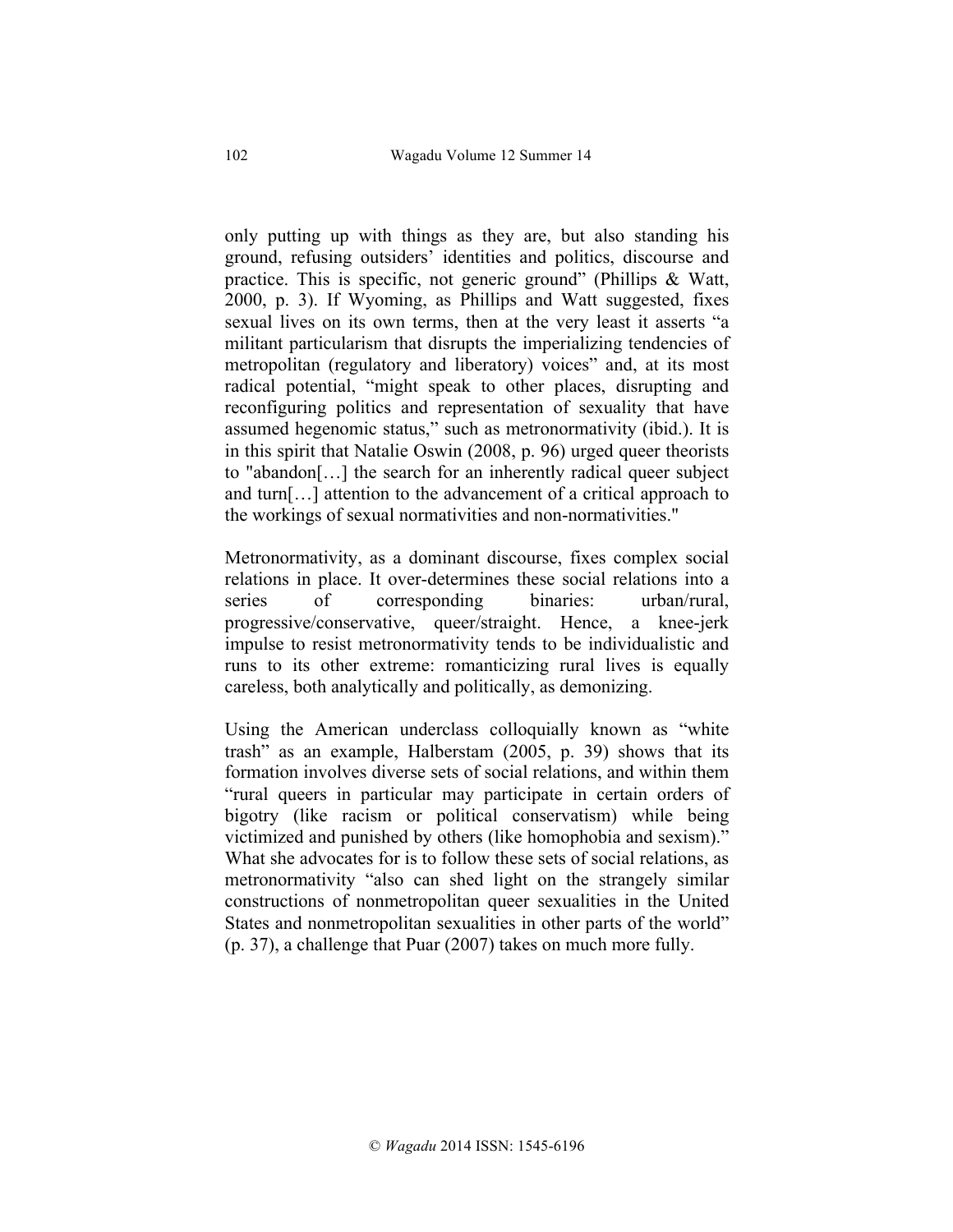These diverse sets of social relations and interactions that Halberstam gestures toward here allow us to see the production of hegemony. Metronormativity does not become hegemonic because dissenting and contradictory accounts do not exist. Rather, within a hegemonic discursive formation, certain accounts become inflated as if they are universal while others are marginalized and overlooked. Although the kind of militant particularism that Phillips and Watt suggested might be an effective resistance against metronormativity, it still operates on metronormative terms by fixing social relations in place. In the following section, I explore how queer people negotiate these complex social relations in political organizing through a vignette.

### **Queer Political Organizing: A Vignette**

I first became involved with the Queer Families Development Project  $(QFDP)^{ii}$  in March 2012, when I attended one of its adoption information sessions in Albany. Now in its second decade, QFDP was formally founded in the early 2000s when an informal group of gay and lesbian parents in central New York applied for and received a grant from the New York State Department of Health (NYDOH) to improve the delivery of local LGBT health services. QFDP's current director, Colleen, was part of the initial group, and she became its first full-time employee. At its founding, QFDP formalized the network of queer families in central New York under the banner of Rainbow Families, and used the grant to launch the Queer Families Health Initiative. Since then, it has expanded into education and training for both prospective queer parents and social service providers. I met Colleen at the information session and explained my research interests, and she generously allowed me access to QFDP's e-mail listservs. After my second information session in Ithaca, she recruited me into QFDP's community advisory board, and I began attending board meetings over conference calls.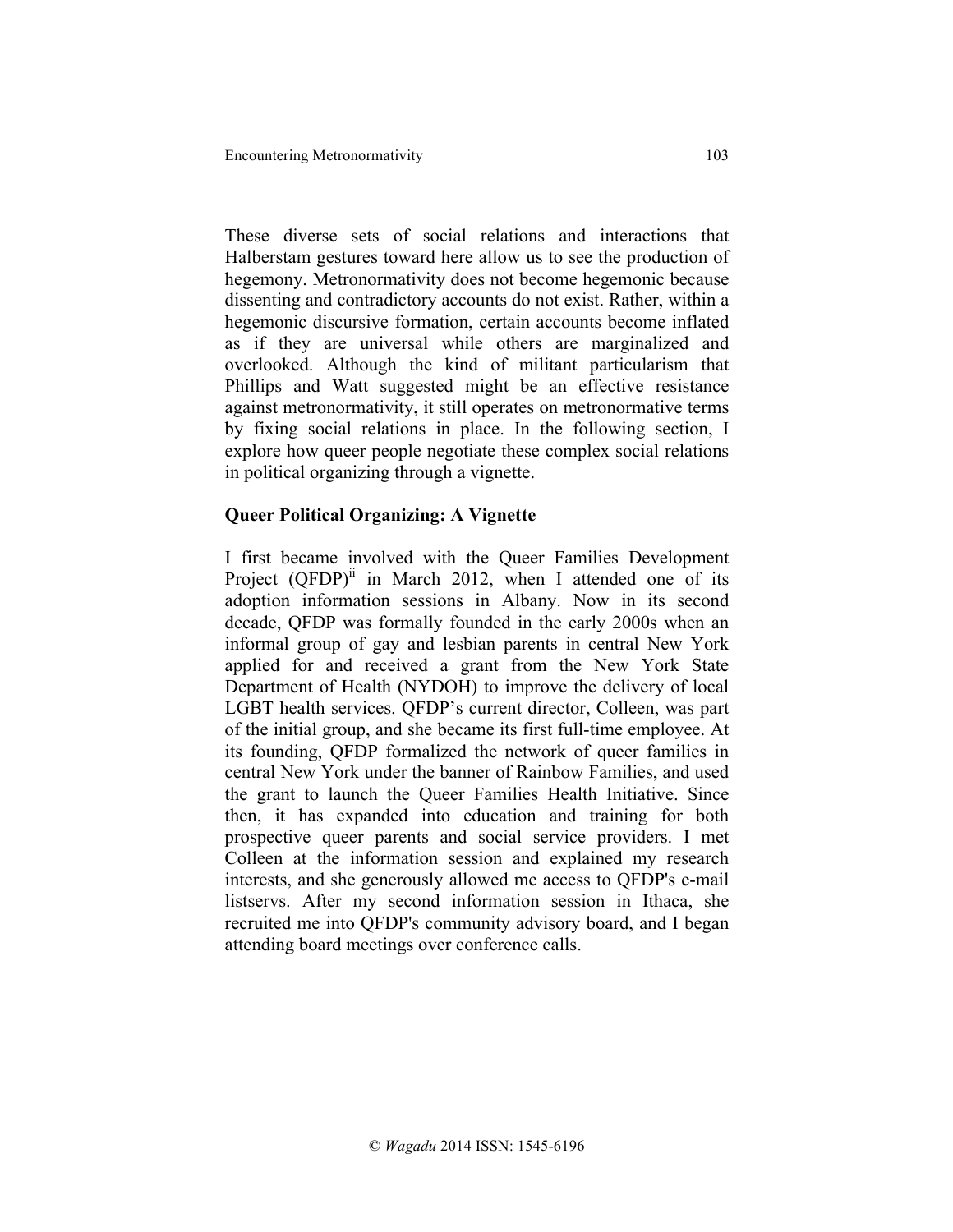2012 was a tumultuous year for QFDP. Since its founding, QFDP had been housed under the Schiene Institute, another non-profit organization that provides infertility and genetic counseling. Schiene provided the institutional overhead and grant management support, but QFDP retained its autonomy. Over the years, however, it became apparent that QFDP's affiliation with Schiene often caused confusion among its targeted service population.

At the same time, QFDP's funding from the NYDOH was about to run out. The timing of the grant renewal application allowed QFDP to begin exploring the possibility of severing its affiliation with Schiene and either become entirely independent or secure another institutional affiliation. QFDP also co-launched an initiative with Mothers United, another non-profit organization in central New York. Specifically targeted toward the child welfare system, the initiative's goal was to formalize and strengthen the relationships between queer families and social service providers. Syracuse became the base for this initiative due to its location – smack in the middle of New York. In fact, the series of adoption information sessions I attended was this new initiative's first events. For QFDP, then, this grant renewal application must satisfy a number of criteria. It must account for QFDP's territorial expansion of service delivery and accurately represent its diversified targeted population. The grant, if renewed, had to either sustain QFDP on its own, or prove to be acceptable for a new affiliation. It was under these changing circumstances that the community advisory board began meeting in October 2012.

By that time, I had concluded my research fieldwork, and Colleen asked if I could use census data to prepare some report for QFDP's grant renewal application. The application would be submitted under NYDOH's funding request for application (RFA) "Health and Human Services for Lesbian, Gay, Bisexual and Transgender Individuals, Families and Communities."iii Census data, Colleen wrote, "will help us make the case that there's an audience for our proposed programs, and hopefully say something about their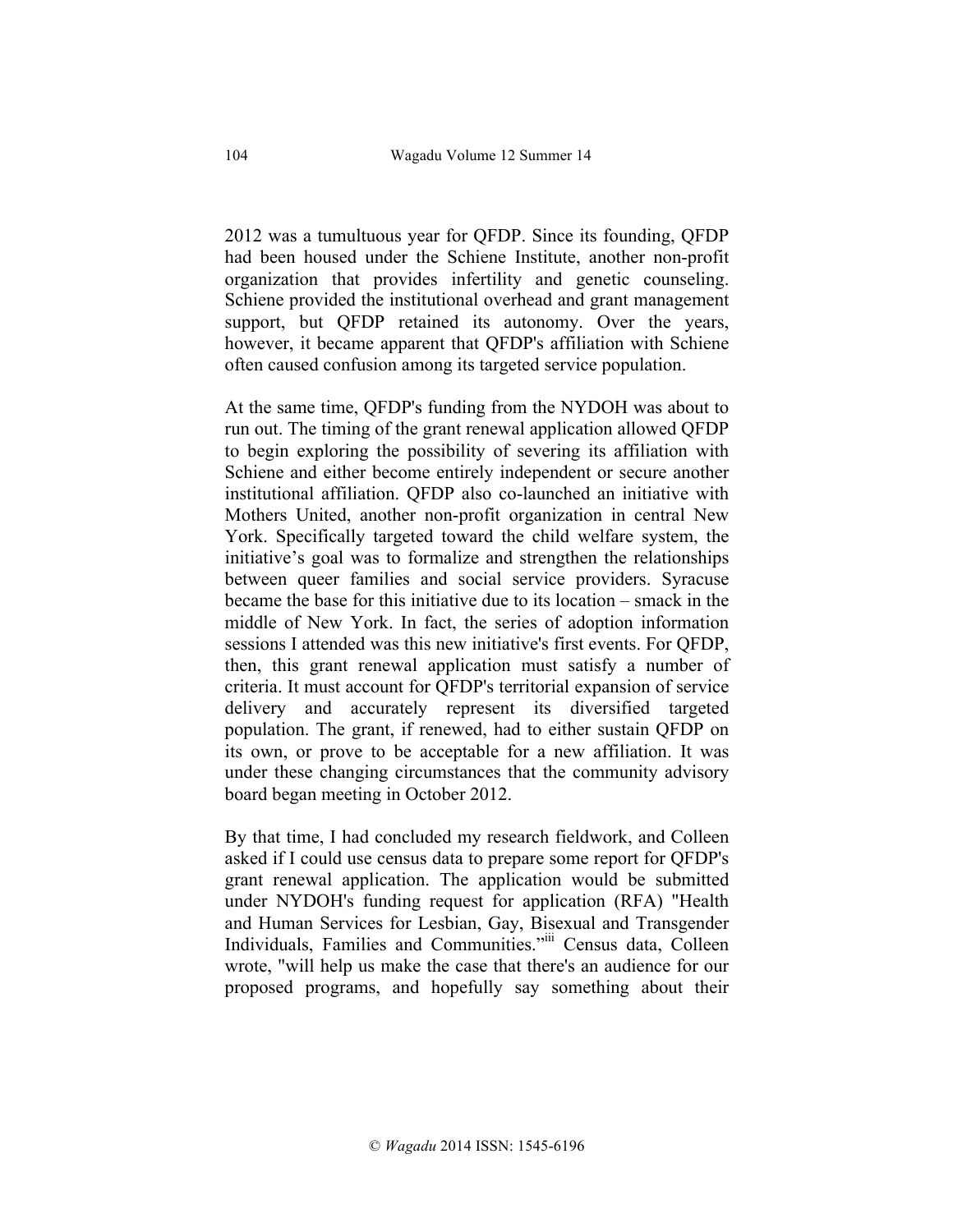geographic location" (pers. comm.). Not only demonstrating the audience but its geographic location was an important agenda because QFDP targeted a particular component of the RFA, to provide "statewide coordination of LGBT-related activities" that must enhance the current available "information and technical assistance to New York state agencies" and culminate in an "annual conference."<sup>IV</sup> In order to secure funding for the next five years for QFDP's geographic expansion, then, it had to demonstrate to the NYDOH that a need existed in central New York, and that QFDP could adequately meet that need.

Since board members were not personally involved in preparing the application, I did not have access to it. Hence, I provided preliminary statistics and maps on same-sex households by manipulating data on the Census Bureau's American FactFinder tool online.<sup>v</sup> I assumed that the data would be self-explanatory, but a series of e-mail exchanges followed where John, QFDP's volunteer grant writer, and I attempted to determine what presentation of data would be the most correct but also the most beneficial to the application.

Our first debate centered on just how many households we were counting as QFDP's potential clients. Excluding the New York City-counties, there were 22,906 same-sex couples in New York State, and  $8,317$  of them – approximately  $36.3\%$  – had children (which included both households with "own children" and those with anyone under the age of 18). QFDP, then, "serves (at least has a mailing list of) 7.2% of all same-sex coupled families with children in NY State outside of NYC (as recorded by the [2010] census)" (pers. comm.). Based on the statistics, John wanted to insert this conclusion into the application – "Disclaimer: the census is wrong. It under-samples same-sex couples in general, and does not provide any way to track single LGBT parents with children at all" (ibid.).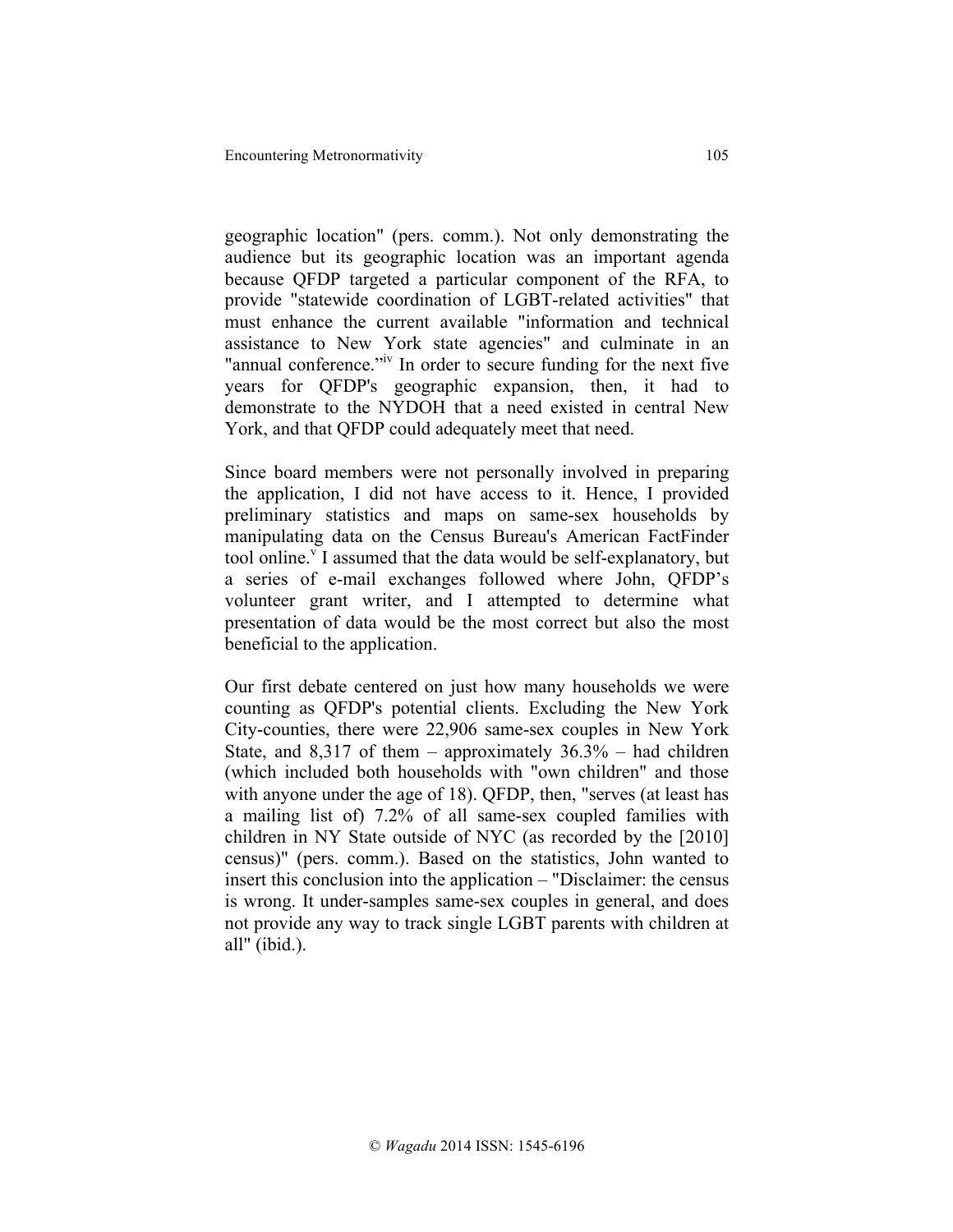John's conclusion from the data got the demographer in me all riled up. I pointed out that it is impossible for the Census to "under-sample" because "by definition it is an 100% sample of the population" (pers. comm.). I knew he meant "under-count," but even so, the conclusion was still problematic because by all accounts the 2010 Census actually over-counted same-sex couples (O'Connell and Feliz 2011). Plus, the counts of same-sex couples that we just generated could include all sorts of household structure that did not correspond to QFDP's targeted population since the data was broken into categories based on the presence of all children and not just *own* children. Wouldn't it make more sense to be more specific about what kinds of families QFDP was serving and give a correspondingly specific demographic profile? John disagreed. He implied that I was "boxed in," perhaps governmentally as Brown and Knopp (2006) suggested, by my demography training. Showing "total [same-sex] households with children data for NY State broken down by county" ensured that we included not only as many families as possible to demonstrate the need for QFDP's services, but also did not miss out on any families with arrangements and structures that the census form might have excluded, John argued (pers. comm.).

Concerned with the data we produced, I wrote a lengthy response that tried to simultaneously highlight the census' technical limitations and our own political agenda (pers. comm.):

Demographers also have two (annoying, in my opinion) tendencies: first, they are usually conservative in the sense that they would rather undercount than over count any population; this was a big sticking point especially for queer demography because the Census Bureau was quite aggressive in its errorcorrection for same-sex couples. Second, demographers like to have precise definitions and measurements for everything; this often results in quite exclusionary practices in counting queer families. For instance, the Census Bureau defines a "family" as something created through birth, marriage, or adoption. So a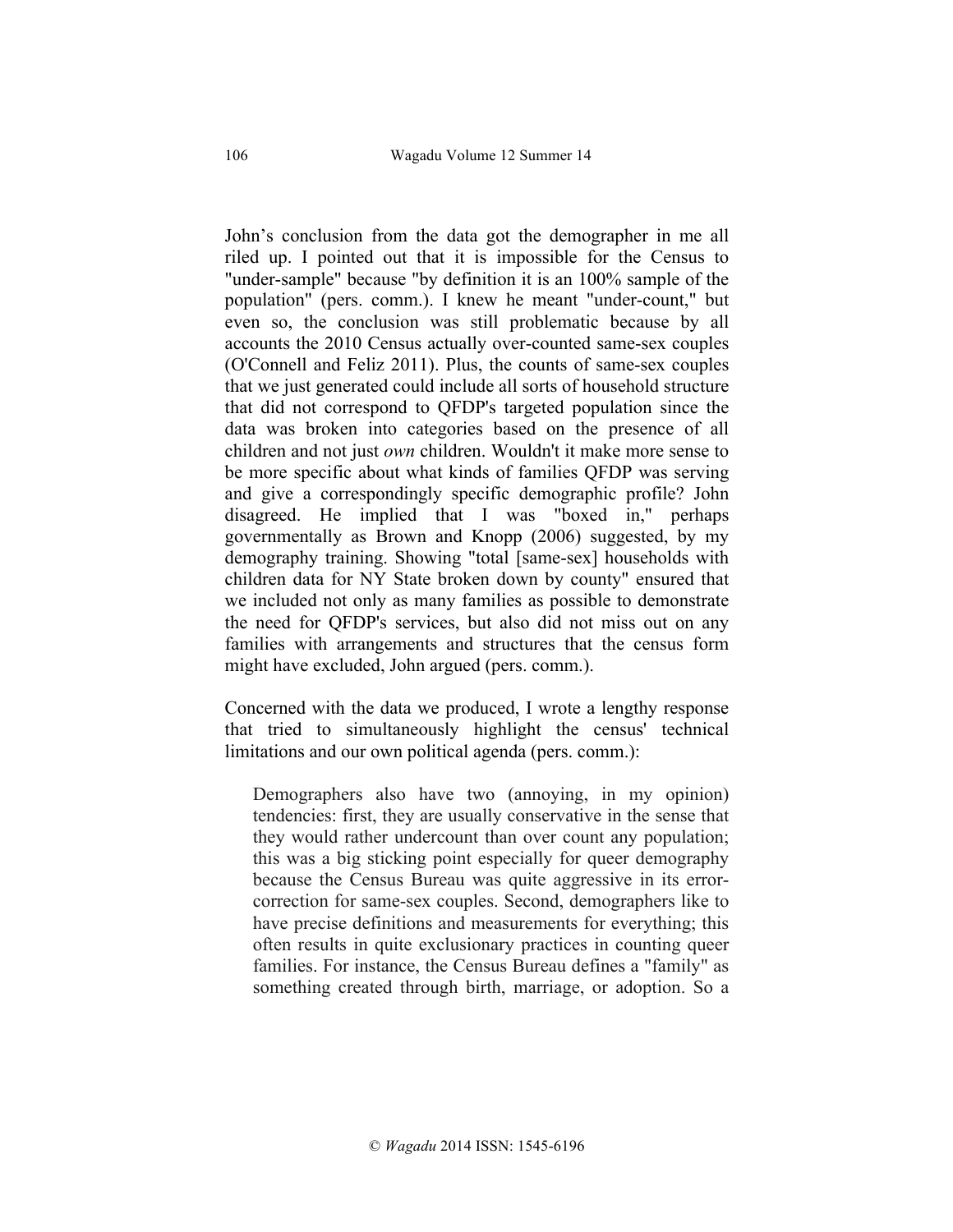same-sex couple with no other biological or adoptive relatives in the household would be counted as a "non-family household" (since "marriage" is not recognized at the federal level), in the same way that a college frat house is a "nonfamily household."

Those caveats out of the way, here are the differences among "related children under 18," "own children under 18," and "no own children under 18." These are definitions based on the children's relationships to the "householder," which is the usually the homeowner or whoever filled out the census forms (usually one partner among the couples). So "related children" cover any children that are related by, again, birth, marriage, or adoption. For same-sex households, we can always throw out the "marriage" criteria because of the state/federal issue. Note that related children can include grandchildren.

"Own children" and "no own children" are obviously subgroups within the "related children" category. "Own children" refer to the householder's own children by birth or adoption (this does not include grandchildren), whereas "no own children" refer to children with any other type of relationships (grandchildren, biological nieces and nephews, etc.). These definitions may create some difficulties for queer families. For example, say we have a lesbian couple and a child in the household. The child is biologically related to one of the moms, but the non-biological mom happens to be the one designated as the householder on the census form, and her second-parent adoption has not gone through yet. In this case, even though common sense tells us that the child is obviously an "own child," the Census Bureau would actually classify her as "no own child" because the non-biological, not-yet secondparent-adopted mom is the householder. There are plenty of other scenarios. In many ways, the Census in its current form is quite a restrictive and heteronormative exercise.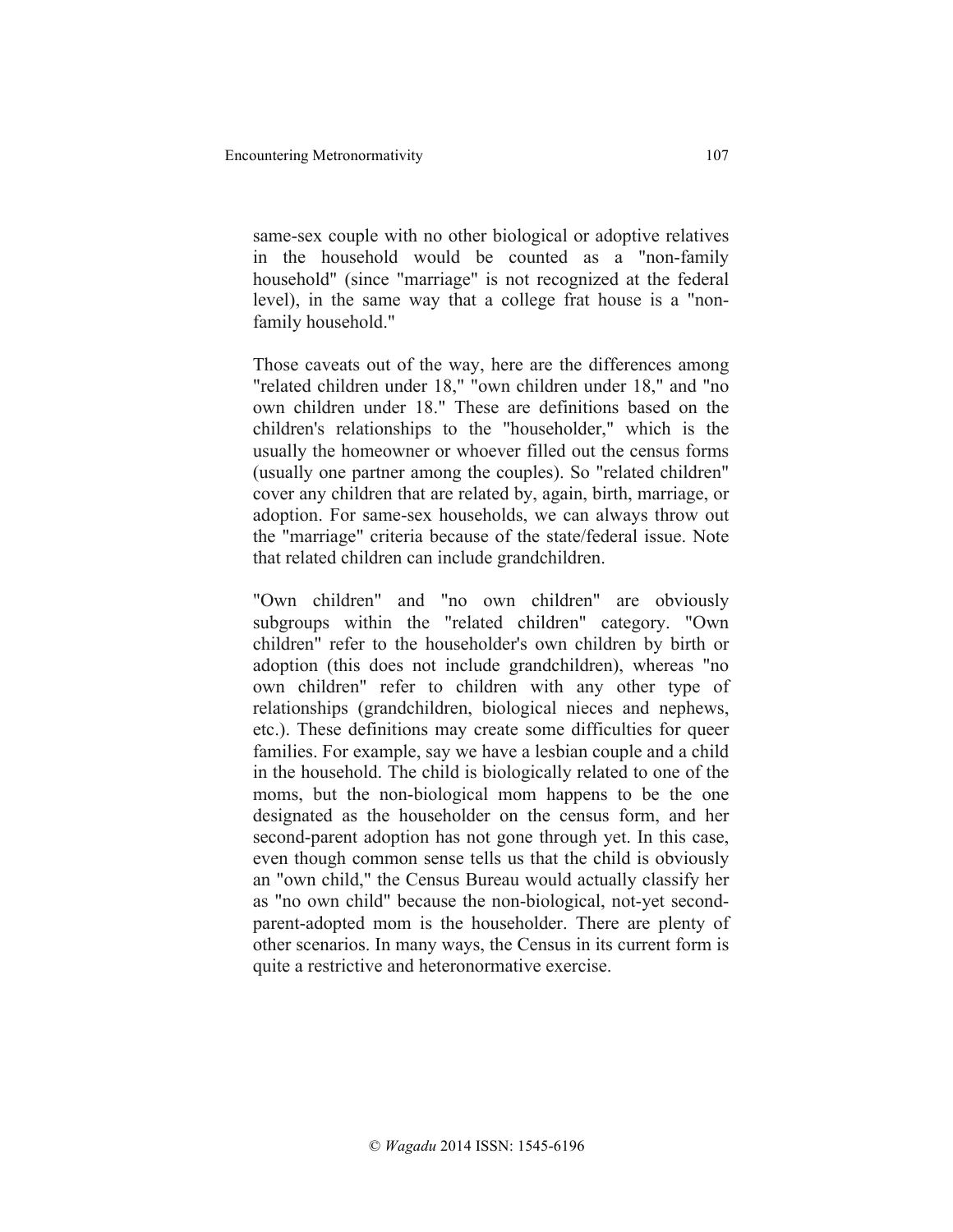The reason I highlighted "own children" is because I have also been affected by demographers' tendency - it is the most "accurate" and "specific" category, and for a governmental grant application, it is the category that these agencies and a lot of formal studies/documents use. Glancing over the table quickly, this could potentially undercount same-sex families with children by about 10%. It certainly makes some sense to include both categories since we want to argue that there is a larger population for us to serve.

So I guess rhetorically there are two strategies.

1. Highlight "own children" and note that there may be undercount issues up to around 10% and list some of the samesex families-specific issues that I raised above. This is the strategy most governmental agencies, NGOs, and peerreviewed articles tend to use.

2. Go for both categories and argue that we want to serve queer families in the broadest sense, and point out some the Census Bureau's technical and heteronormative ways that actually prevent us from doing the best job to serve our intended populations.

No. 2 is certainly my own political position, but it also depends on Colleen's past experiences with DoH. If this were a publicly-available report, I would strongly argue for No. 2, but since the imperative here is to secure the grant, there's more room for maneuvering.

For John, picking the criteria that provided the highest estimates of same-sex households would satisfy both practical and political goals. Practically, it demonstrates a huge need for QFDP's services and increases the likelihood of grant renewal. Politically, by prioritizing the desire to include as many types of queer families as possible over the desire to reduce over-count, QFDP can signal that they welcome queer families in all shapes and forms. I was torn, however, between the same political commitment and my desire to produce "good data."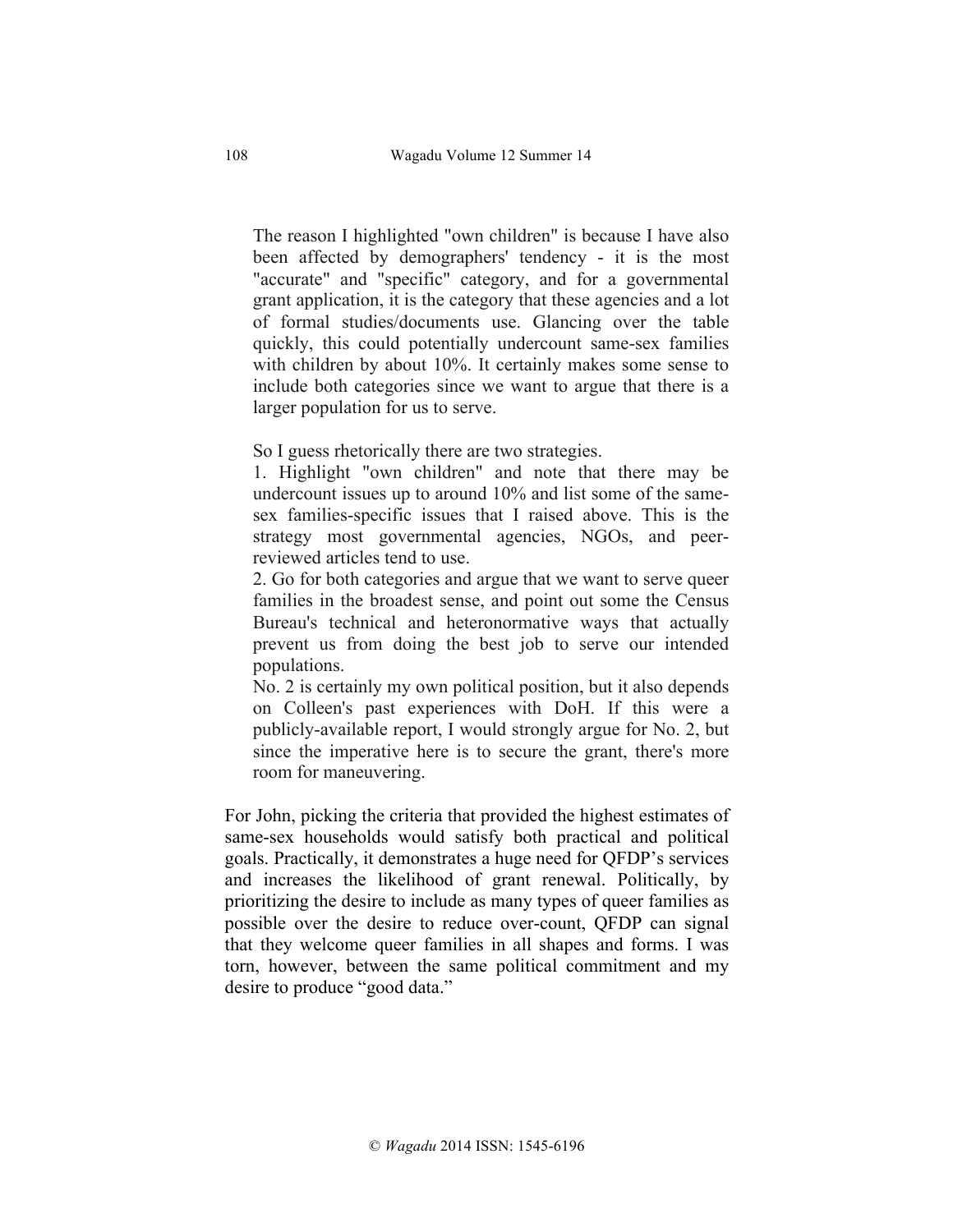It turned out that we were not the only people struggling with whom to count for the grant application. During the community advisory board conference call in October 2012, it was announced that QFDP had secured a new affiliation. Starting from October 2013, QFDP would be affiliated with a local college's gender and sexuality studies program. Going independent and securing its own offices and grant administrators were too costly, and affiliating with an educational institution would better reflect QFDP's mission than Schiene. This change, despite being presented as incredibly positive, nonetheless prompted deep reflections, especially from long-time board members. As part of the grant application, QFDP must evaluate the need for their services. Those needs had changed. Might we need to revisit QFDP's mission as well?

Here is QFDP's mission:

The Queer Families Development Project is dedicated to helping lesbian, gay, bisexual, transgender, queer (LGBTQ) people in upstate NY achieve their goals of building and sustaining healthy families. We do this by providing support, advocacy, information, and access to community and sensitive health care and services.

The Project envisions itself as a leader in bringing about a State of New York in which LGBTQ families are valued and feel safe enough to be visible in our communities. We are physically and emotionally healthy and legally secure. We live without fear, stigma or isolation.

"Sustaining healthy families" requires an environment that is "safe enough to be visible in our communities… without… isolation." Upon reflecting on the mission, Peg, a long-time board member, commented: "It's become much more acceptable to become LGB. We need to drill down and find where the pockets of intolerance are. We need to find out what places we are needed more than other places."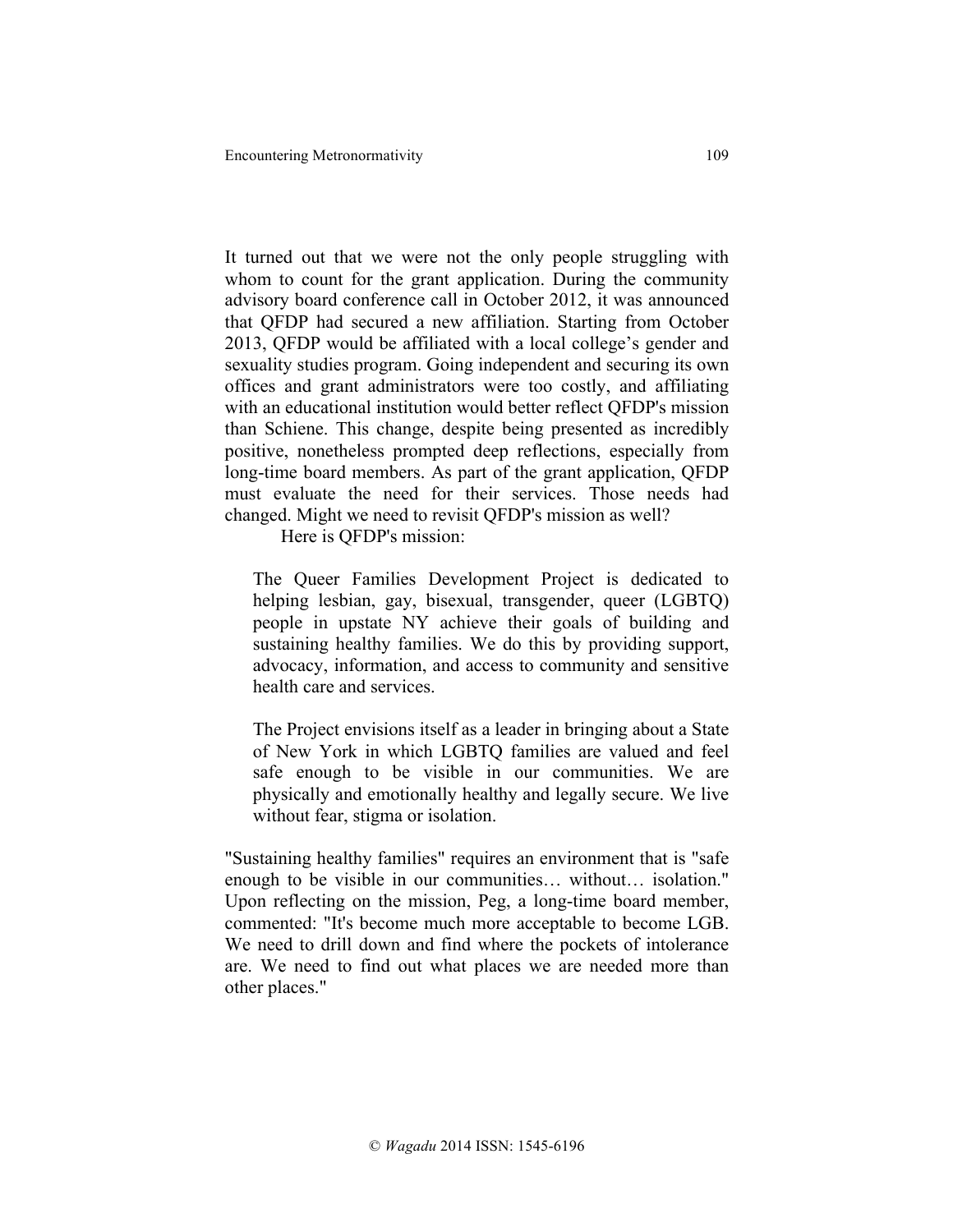But where were these pockets of intolerance? Rural areas, it turned out. Later, I was asked if the census data could be sorted based on urban/rural designations or, better yet, shown on a map. I expressed my concerns about this operation. For one, the threshold to be counted as an urban area by the Census Bureau was incredibly low; 50,000 residents were the low threshold to be considered a city. Highlighting urban regions on a map would cover large parts of New York. Instead, following *The Gay and Lesbian Atlas* (2004), a prominent publication that calculated and mapped the concentration of gay and lesbian couples in the U.S. with 2000 Census data, I made a similar one for New York State with 2010 Census data (Figure 1).<sup>vi</sup> I was troubled, however. I felt that with or without this map, rural areas had already been targeted as "pockets of intolerance" where "we are needed" anyway, but the map gave the board material justifications for those target strategies. High visibility on the map was equated with high visibility in real life and, by extension, places where we could feel "safe enough." This is certainly an attitude informed by metronormativity. Moreover, visibility (on the map or otherwise) seemed to imply that we no longer lived in isolation. Here, geographic proximity is made to imply social proximity and, by extension, the completion of political activism. Indeed, we could now move elsewhere to those "pockets of intolerance" since, as John pointed out during the conference call, "We can now focus on the more mundane aspects of parenting."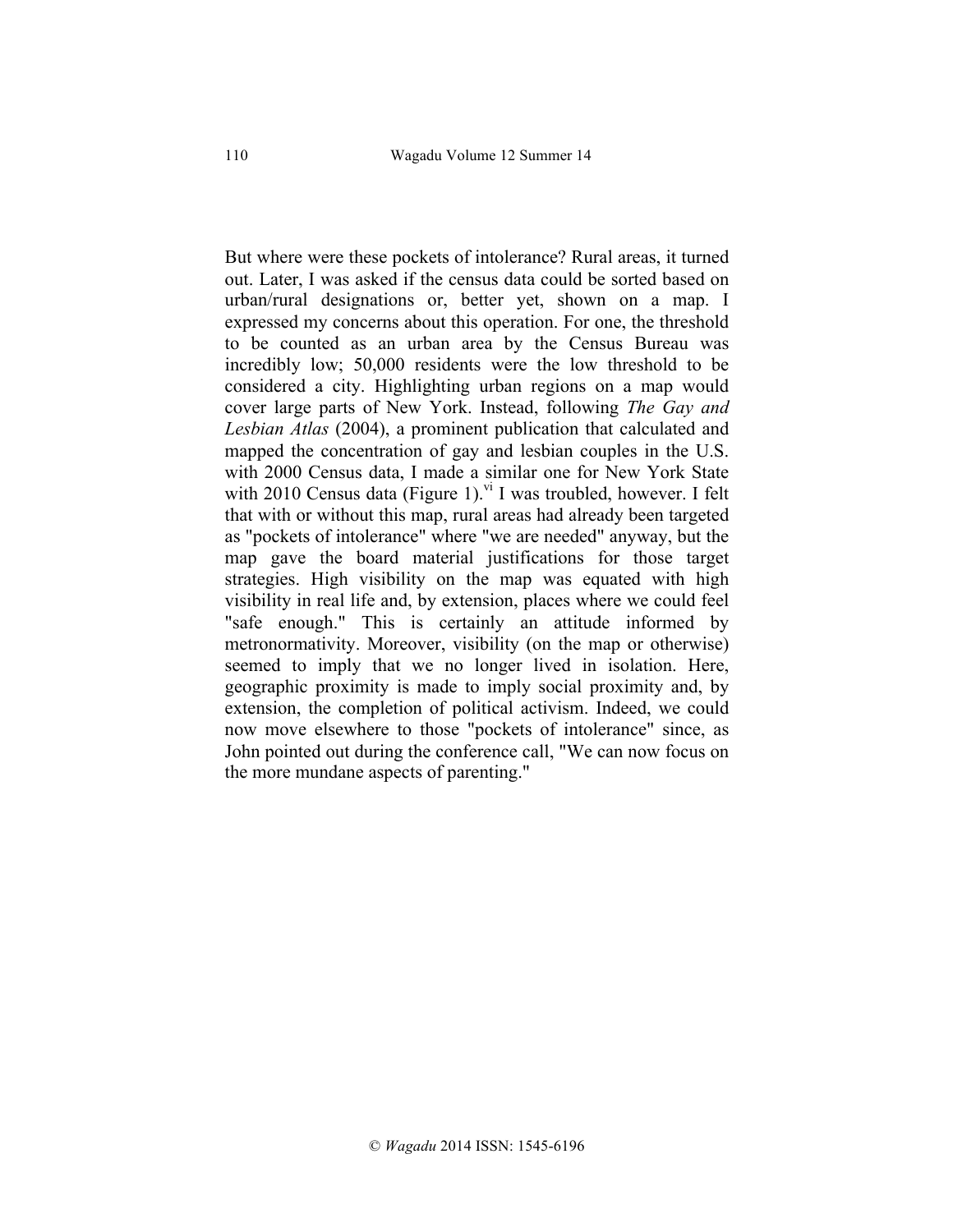

**Figure 1. The Concentration of Gay and Lesbian Couples in New York State (reproduced from Figure 2.8 in Wang, 2013, p. 67)**

This political strategy is dangerous in two interlocking ways. First, it metronormatively equates places with low proximity to large queer population as pockets of intolerance, and places with high proximity as places safe enough. We see this process' real effects in terms of resource allocation, in this case QFDP's service deliveries. Second, it considers the "mundane aspects of parenting" apolitical, when in fact the basis of politics is always mundane daily actions. It is our daily social interactions that determine the quality of our relationships and shape social attitudes, *not* statistics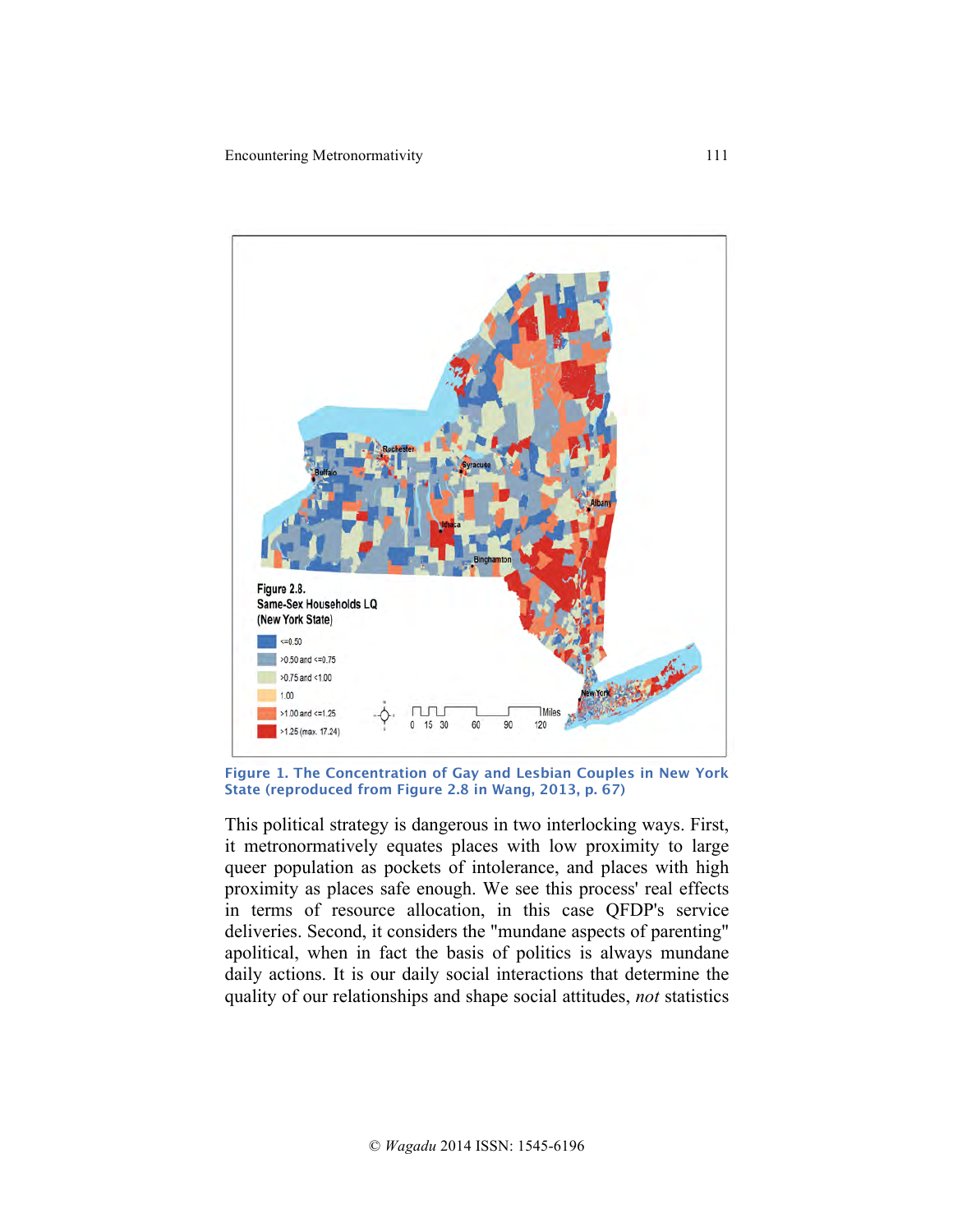on a map. Seeing mundane actions as apolitical is harmful everywhere, urban and rural alike. In urban areas, where supposedly political interventions have been completed, board members who were themselves queer parents still identified a number of pressing issues – persistent legal and financial challenges, growing older and the increasing need for affordable healthcare, the need to engage older children and accommodate their social needs, bullying in schools, etc. They are all mundane issues that we must continue our political actions so they can improve.

Conversely, it is impossible to combat intolerant *ideas* in rural areas. Instead, we are always combating intolerant *actions* – mundane and daily, but incredibly harmful regardless. When asked what kinds of services were required in northern rural New York, Gary, a small-town physician, replied: "Making social connections for our kids, either locally or online. Making sure that kids of all ages are accommodated for. Making sure that people know what services are available from us or other organizations." They are all mundane tasks that have little to do with the stereotypical "pockets of intolerance." For Gary, then, the maps that accompanied the grant renewal application may serve a practical end, but in the process they sacrificed the opportunity to represent real needs of rural queer families. Instead, the maps substituted "pockets of intolerance" for these real needs in order to tap into metronormativity's representational power.

I was nonetheless happy to learn that QFDP's application had a successful conclusion. In June 2013, Colleen received official confirmation from the NYDOH that QFDP was selected to receive funding for the next five years, until 2018. The grant ensured that QFDP's many programs, including information sessions vital for recruiting queer foster and adoptive parents, would continue at least for the time being. But it would be incorrect to characterize the application process as an unmitigated success. As the exchange between John, me and the discussion at the community advisory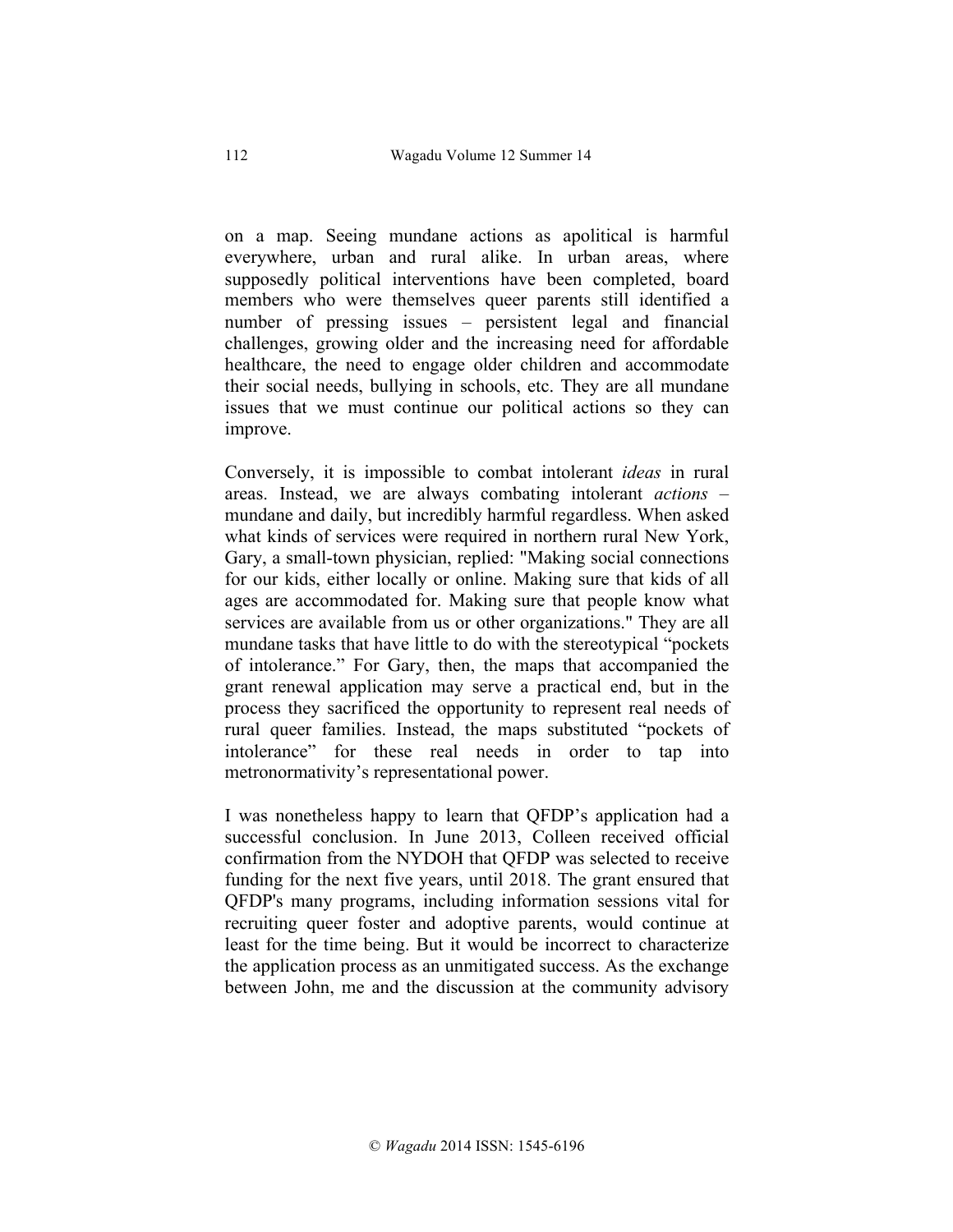board suggest, we all struggled with how to be successful based on multiple criteria. Statistics and maps played a crucial role in securing the grant, but they are certainly not politically neutral products. In this case, complicated manipulations of statistics and cartography helped reinforce metronormativity by proclaiming rural areas in central New York "pockets of intolerance." In this process, we were all implicated in this suspect politics, but they prove to be persuasive strategies for gaining political recognition and financial support.

# **Making Spaces for Ordinary Families**

So far, I have argued that the sexuality and space literature in geography is metronormative in the sense that its origin in studies of metropolitan sexuality has become hegemonic. Through the vignette of my collaboration with QFDP, I also presented a particular case where queer activists use metronormative strategies in order to secure financial support. Here, I want to emphasize the possibility of an alternative to metronormative politics through a discussion of the ordinary. It seems to me that Gary's comments from the vignette are key to that alternative.

Demographically, people's coming out narratives are incredibly varied, and revealing this variety makes metronormativity – the mapping of "a story of [queer rural-to-urban] migration onto the coming-out narrative" (Halberstam, 2005, p. 36) – a much more difficult myth to sustain. Furthermore, queer families' ordinary experiences and challenges – like the ones Gary suggested during the board's conference call – allow us to re-imagine what constitutes resistance in queer politics.

Knopp and Brown (2003, p. 413) suggested that "a rather wide range of interventions can constitute 'resistance'," and different queer narratives, as "simple survival strategies[,] can be as meaningful and important in people's lives as revolutionary social change." In practice, it "is not so much whether an act is or is not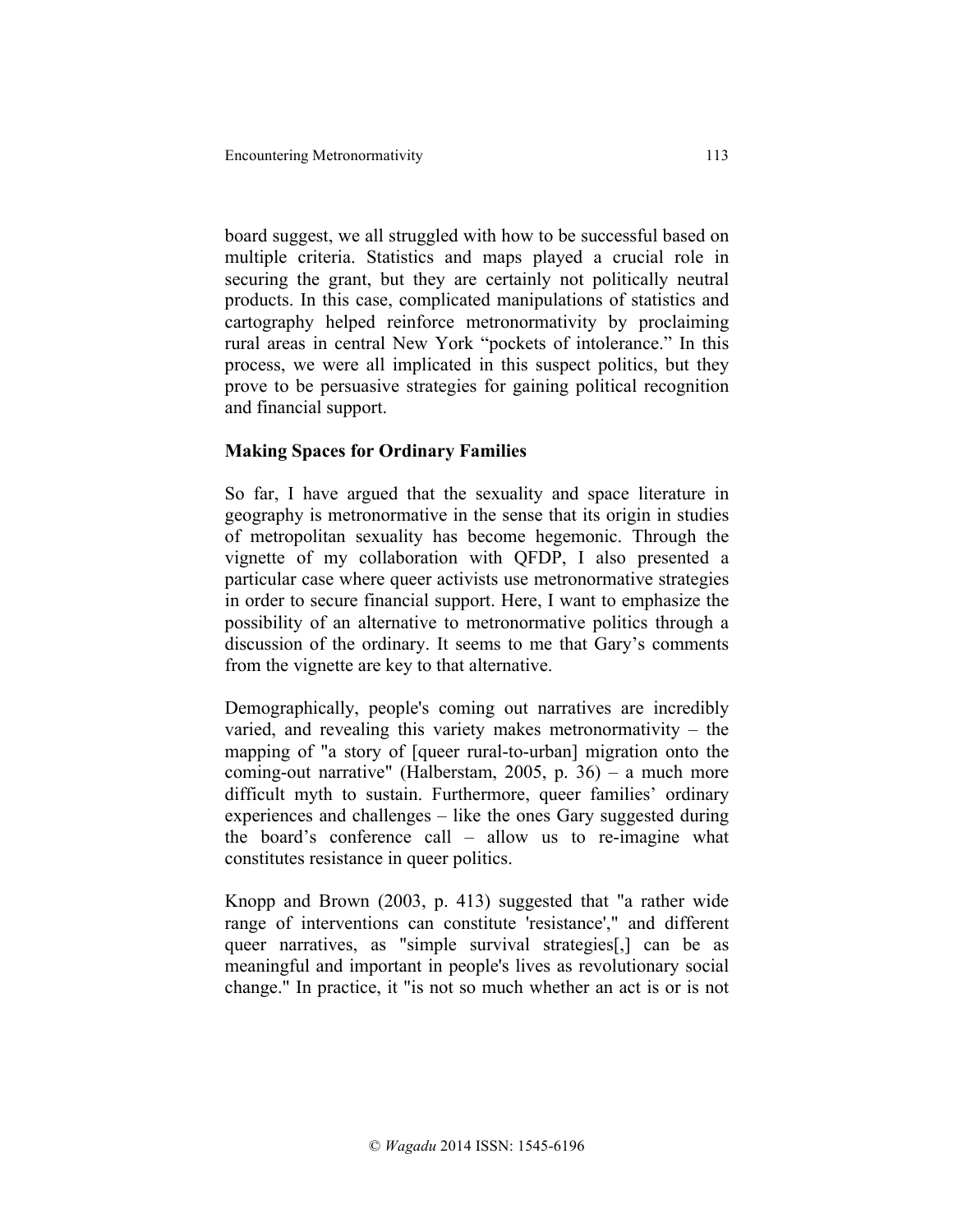'resistance' but rather which *dimensions* of an act or intervention have some counterhegemonic power or effect, even while in other respects, or viewed from different perspectives or social locations, they may be quite reinforcing of dominant structures of power" (ibid.). We can read Gary's comments, then, as some of those "simple survival strategies" for queer families in central New York.

What I wish to gesture toward here, at the end of this article, is the political potential from reclaiming the ordinary. For queer families, being ordinary does not have to mean being heteronormative. Rather than starting from an overarching political strategy of resistance, we must envision ordinary futures for everyone. As my initial reactions suggest, it is tempting to hear queer parents in central New York describe themselves as ordinary families – "just like everyone else" – and think that heteronormativity is at work. While that could be the case in some instances, I hope that I have at the very least troubled that notion in this article. Instead, queer theory and sexuality geography should reclaim a critical understanding of the term ordinary.

In this last section, then, I will provide a brief sketch of the history of the term ordinary, and explore how it helps us unpack queer political organizing in non-metropolitan places. Here, I imagine ordinary as one of those keywords in "two connected senses: they are significant, indicative words in certain activities and their interpretation; they are significant, indicative words in certain forms of thought" (Williams, 1985, p. 15). Ordinary is a keyword because queer is often thought of as extraordinary, or in a binary opposite of political. As such, its colloquial usage reflects a form of thought that relies on restrictive binaries. But by historicizing and transforming the term, there is the potential to transform the form of thought, interpretations, and activities as well.<sup>VII</sup>

In his seminal essay "Culture is Ordinary" (1958), Marxist cultural theorist Raymond Williams argues that culture must be lived in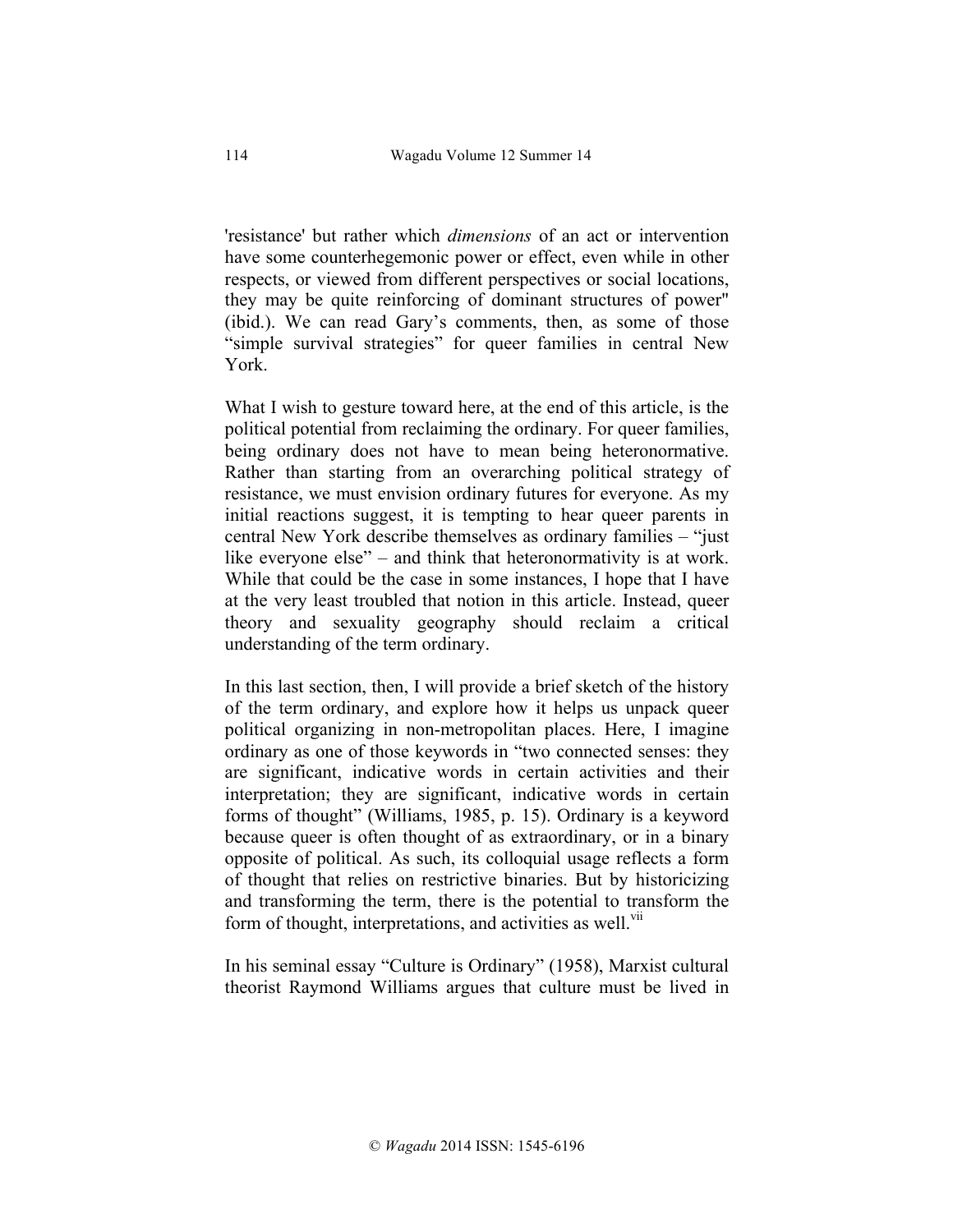order to be meaningful, and its meanings are constantly re-made by the very act of living itself. Williams saw the Marxist debates that not only artificially separate base and superstructure, but also privilege the economy in that binary as incredibly damaging to the left political organizing. This construction of the binary results in political organizing from the left that either focused exclusively on economic policies or cultural transformations, believing that the other side would follow. Williams saw this as detrimental to leftist politics because culture, if directed and prescribed, loses its lived quality (much like the planned and directed Soviet "culture").

Drawing from Williams' intellectual tradition, many critical geographers have engaged with ordinary in their works, in context ranging from urban spaces and planning (Robinson, 2006; Amin & Graham, 1997) to agricultural labor and the production of landscape (Mitchell, 1994). Although there are differences among their approaches, these engagements all insist on the fact that ordinary cannot be taken for granted; instead, one must query how ordinary is made.

In political geography, the term ordinary has allowed for an integrative understanding of the personal and the political in everyday life. In a recent article, Lynn Staeheli and colleagues (2012) used ordinary to extend the concept of citizenship into daily life – not only are our lives increasingly politicized through the active deployment of the term citizenship, the concrete tasks of living our lives have become more strenuous as well due to neoliberal restructuring and militarization. Using the rhetoric around undocumented immigrants and "DREAMers" as their starting point, Staeheli et al. were able produce a more nuanced understanding of these two terms, citizenship (especially with its historical baggage and its hegemonic usage nowadays) and ordinary (as both produced and productive).

For Staeheli et al., citizenship (and other political categories) must be ordinary in both senses of the term – it is routine and standard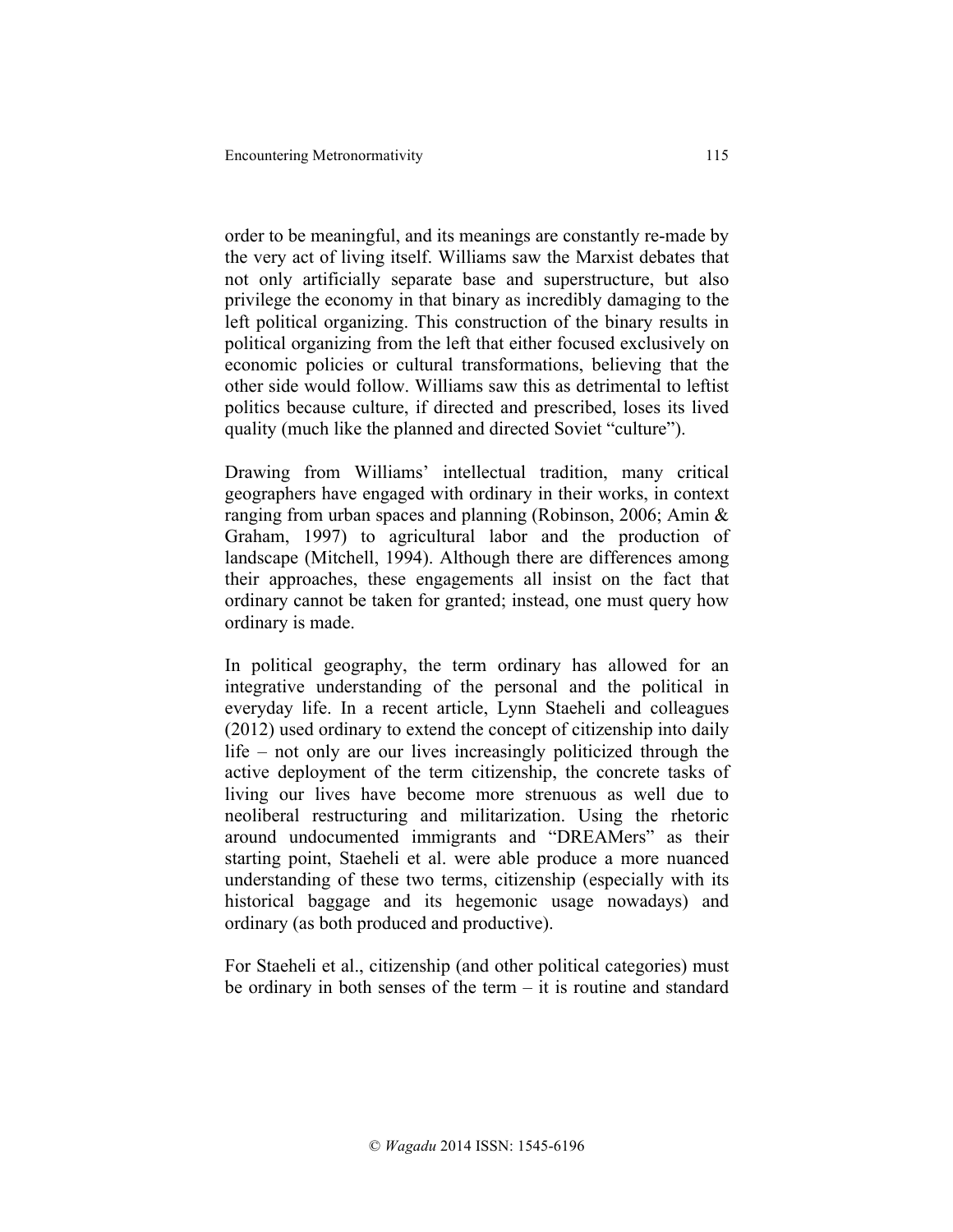(i.e. produced), but it also invokes order and authority in everyday life (i.e. productive). Considering citizenship as ordinary, then, is to consider the ways in which law and daily life are intertwined and shape individual experiences.

This understanding of ordinary drastically transforms the conditions of possibility for queer political organizing. Ordinary trains our attention to the politics in daily life, and in this framework queer parents are truly ordinary, just like everyone else. Instead of clinging onto constructed binaries that bind queer with the urban, and seeing queer parents as heteronormative (cf. Lewin, 2009), we must interpret these actions and family formations as ordinary – as produced and productive. Queer political organizing also must be ordinary since it is possible everywhere (but in different conditions).<sup>viii</sup>

What is at stake, then, is the way we understand social change and making a better life. Queer theory and sexuality geography must take ordinary life seriously, and some have already produced excellent scholarship in that direction recently (see Muller Myrdahl, 2013). As Avery Gordon (2004) suggests, utopia is not – and should never be – extraordinary; it must be an ordinary undertaking, in our practices and in our imaginations. To be ordinary is to constantly negotiate these complex social relations, something that all queer families and activists do. In this spirit, perhaps some "simple survival strategies" for queer families may emerge from this article.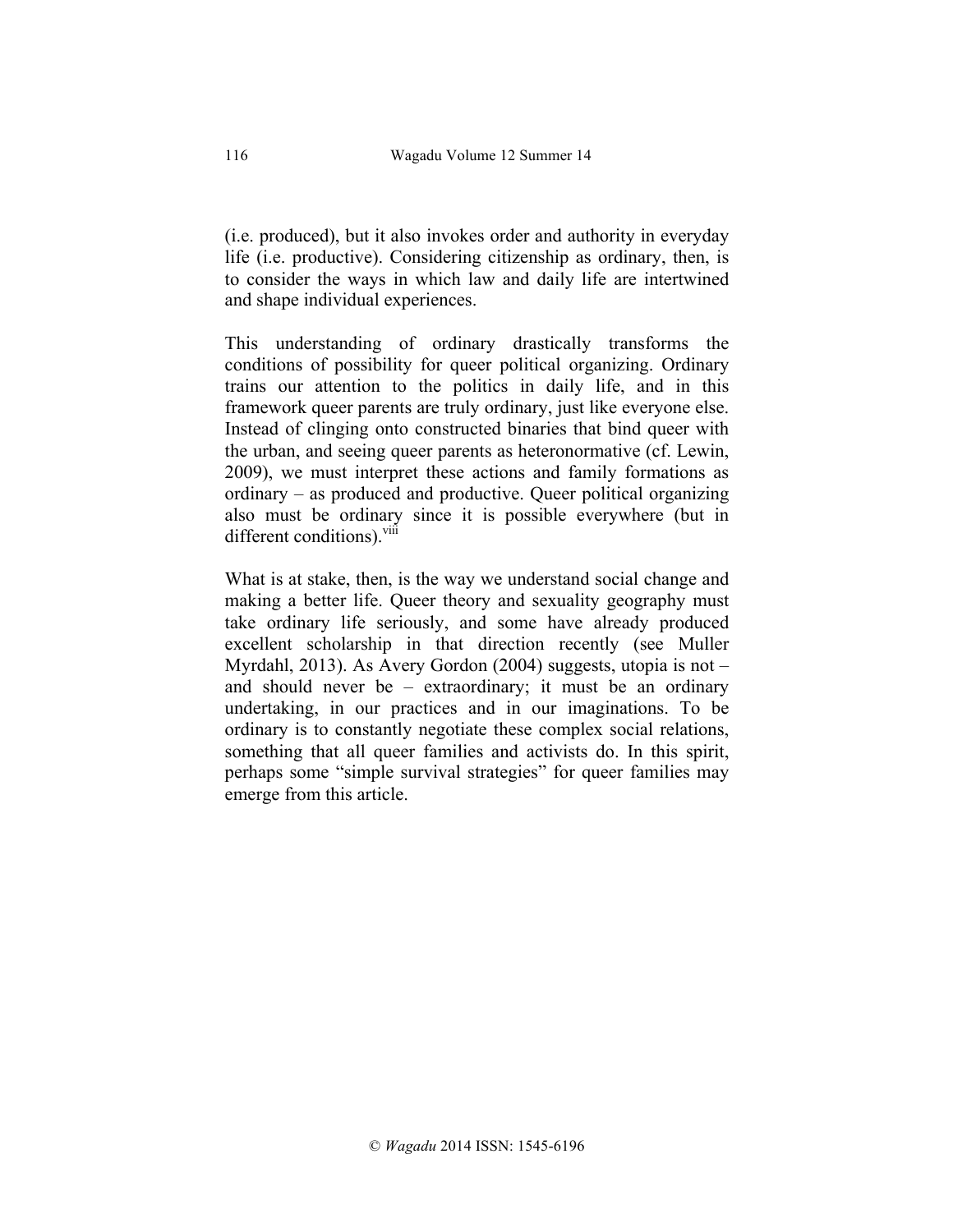#### **Bibliography**

- Amin, A., & Graham, S. (1997). The ordinary city. *Transactions of the Institute of British Geographers*, *22*, 411-429.
- Bell, D. (2000). Eroticizing the rural. In R. Phillips, D. Watt, & D. Shuttleton (Eds.), *De-centring sexualities: Politics and representations beyond the metropolis* (p. 83-101). London: Routledge.
- Bell, D., & Valentine, G. (Eds.). (1995). *Mapping desire: Geographies of sexualities*. London: Routledge.
- Brown, G., Browne, K., & Lim, J. (2007). Introduction, or why have a book on geographies of sexualities? In K. Browne, J. Lim, & G. Brown (Eds.), *Geographies of sexualities: Theory, practices and politics* (p. 1-18). Aldershot: Ashgate.
- Brown, M., & Knopp, L. (2006). Places or polygons? Governmentality, scale, and the census in *The gay and lesbian atlas*. *Population, Space and Place, 12*, 223-242.
- Brown, T. M., & Fee, E. (2003). Alfred C. Kinsey: A pioneer of sex research. *American Journal of Public Health*, *93*(6), 896-897.
- Burgett, B., & Hendler, G. (Eds.). (2007). *Keywords for American cultural studies*. New York: New York University Press. Accessed at <http://keywords.fordhamitac.org/>.
- Castells, M. (1983). *The city and the grassroots*. Berkeley: University of California Press.
- Castells, M., & Murphy, K. (1982). Cultural identity and urban structure: The spatial organization of San Francisco's gay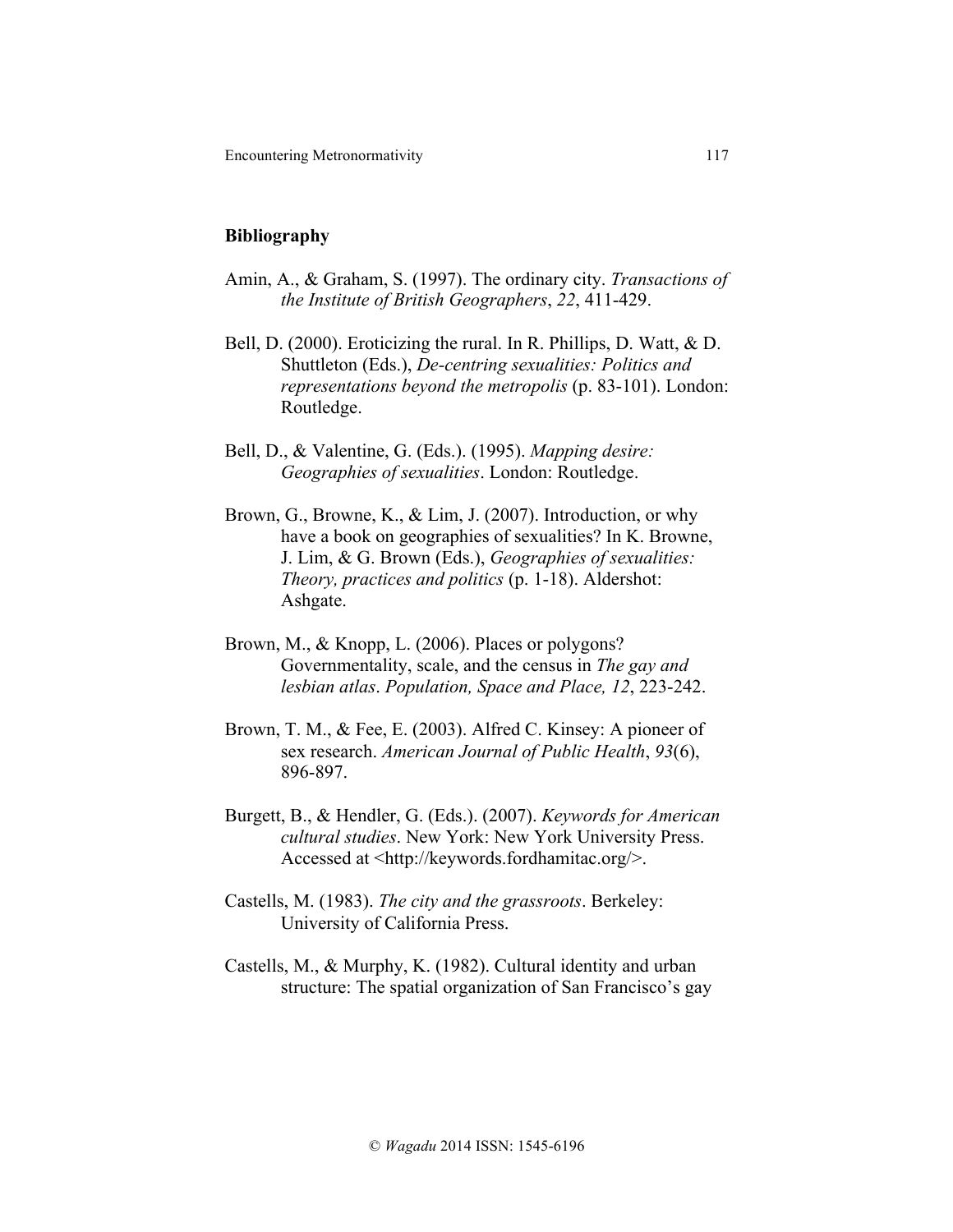community. In N. I. Fainstein  $\& S. S.$  Fainstein (Eds.), *Urban policy under capitalism* (p. 237-259). Beverly Hills: Sage.

- Cresswell, T. (2010). Towards a politics of mobility. *Environment and Planning D: Society and Space*, *28*(1), 17-31.
- Duggan, L. (2003). *The twilight of equality? Neoliberalism, cultural politics, and the attack on democracy*. Boston: Beacon Press.
- Egerton, J. (1990). Out but not down: Lesbians' experience of housing. *Feminist Review*, *36*(1), 75-88.
- Ettorre, E. M. (1978). Women, urban social movements and the lesbian ghetto. *International Journal of Urban and Regional Research, 2*, 499-520.
- Gates, G., & Ost, J. (2004). *The gay and lesbian atlas*. Washington: The Urban Institute Press.
- Gordon, A. F. (2004). Something more powerful than skepticism. In A. F. Gordon, *Keeping good time: Reflections on knowledge, power, and people* (p. 187-205). Boulder: Paradigm.
- Halberstam, J. (2005). *In a queer time and place: Transgender bodies, subcultural lives*. New York: New York University Press.
- Knopp, L. (1987). Social theory, social movements and public policy: Recent accomplishments of the gay and lesbian movements in Minneapolis, Minnesota. *International Journal of Urban and Regional Research*, *11*(2), 243-261.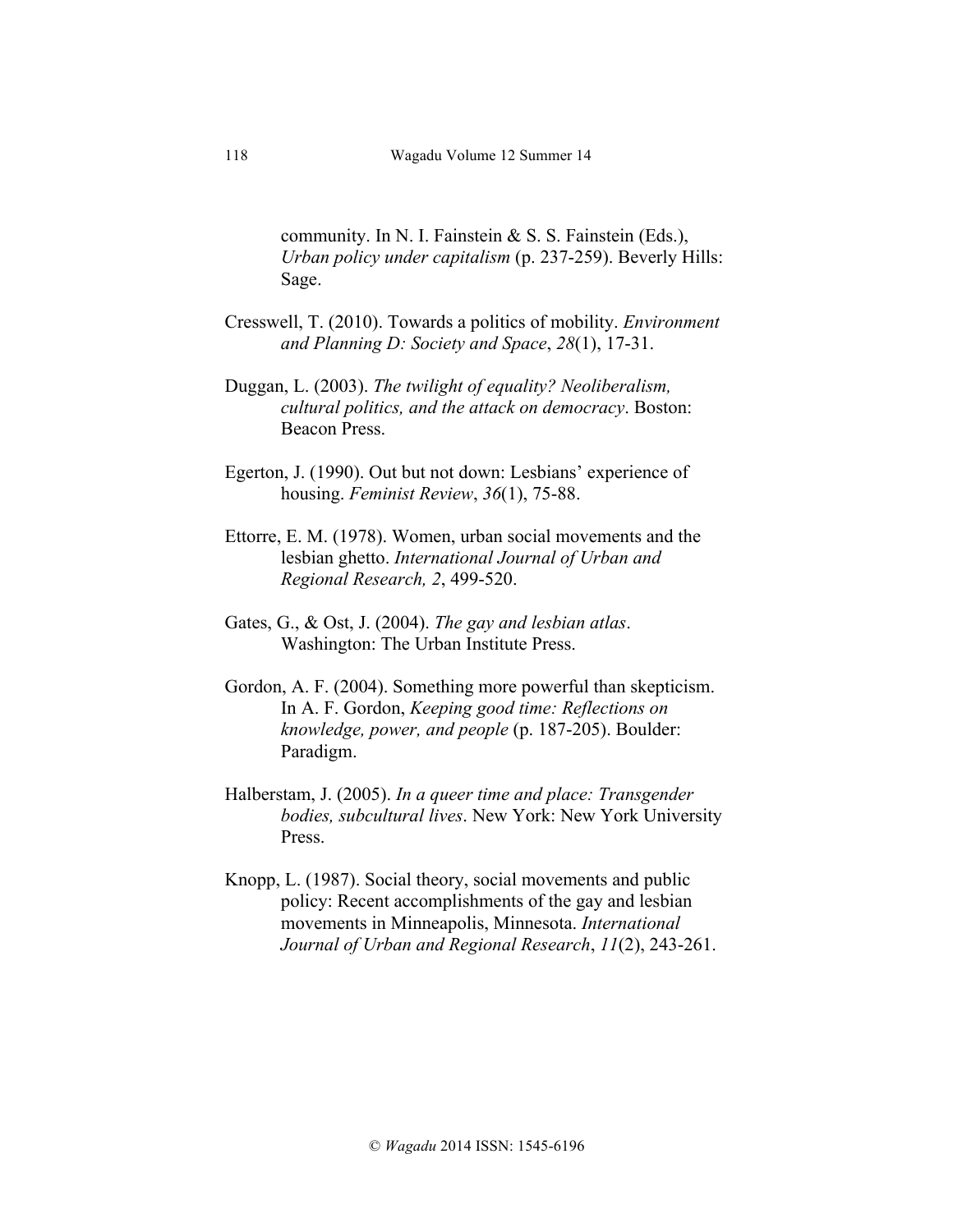- Knopp, L., & Brown, M. (2003). Queer diffusions. *Environment and Planning D: Society and* Space, *21*(4), 409-424.
- Kwan, M. (2002). Feminist visualization: Re-envisioning GIS as a method in feminist geographic research. *Annals of the Association of American Geographers*, *92*(4), 645-661.
- Lauria, M., & Knopp, L. (1985). Toward an analysis of the role of gay communities in urban renaissance. *Urban Geography*, *6*(2), 152-169.
- Lehr, V. (1999). *Queer family values: Debunking the myth of the nuclear family*. Philadelphia: Temple University Press.
- Lewin, E. (2009). *Gay fatherhood: Narratives of family and citizenship in America*. Chicago: University of Chicago Press.

Manalansan IV, M. F. (2013). Queer dwellings: Precarity, migrancy, and fabulosity. Talk at the 7th annual Feminist Theory Workshop, Durham, North Carolina, March 22-23.

- Marx, K. (1852). *The eighteenth brumaire of Louis Bonaparte*. Accessed at <http://www.marxists.org/archive/marx/works/1852/18thbrumaire/index.htm>.
- Mitchell, D. (1994). Landscape and surplus value: The making of the ordinary in Brentwood, CA. *Environment and Planning D: Society and Space*, *12*(1), 7-30.
- Muller Myrdahl, T. (2013). Ordinary (small) cities and LGBQ lives. *ACME: An International E-Journal for Critical Geographies*, *12*(2), 279-304.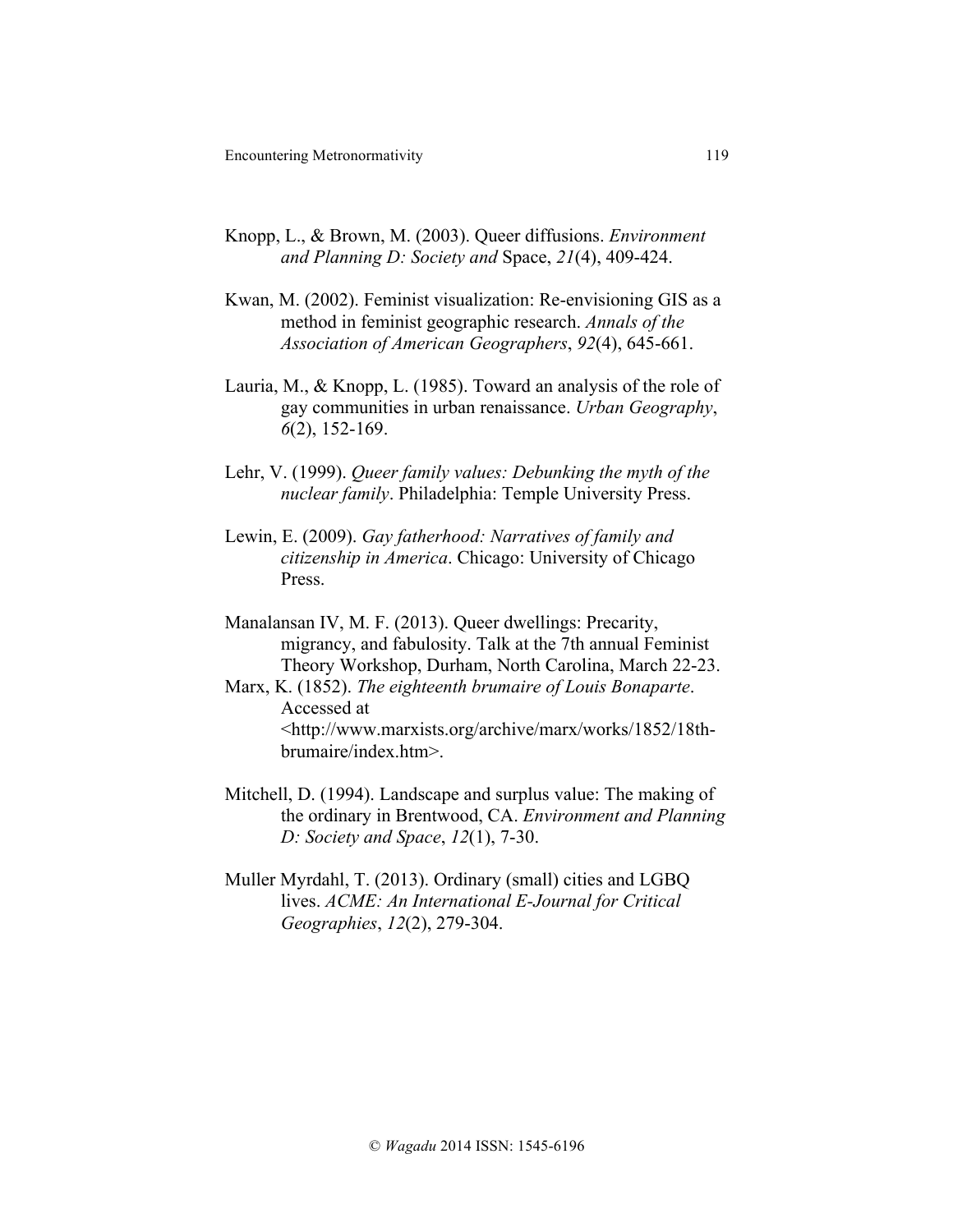- O'Connell, M., & Feliz, S. (2011). *Same-sex couple household statistics from the 2010 census* (SEHSD Working Paper Number 2011-26). Suitland: U.S. Census Bureau.
- Oswin, N. (2008). Critical geographies and the uses of sexuality: Deconstructing queer space. *Progress in Human Geography*, *32*(1), 89-103.
- Peake, L. (1993). 'Race' and sexuality: Challenging the patriarchal structuring of urban social space. *Environment and Planning D: Society and Space*, *11*(4), 415-432.
- Phillips, R., & Watt, D. (2000). Introduction. In R. Phillips, D. Watt, & D. Shuttleton (Eds.), *De-centring sexualities: Politics and representations beyond the metropolis* (p. 1- 17). London: Routledge.
- Pratt, G. (2004). *Working feminism*. Philadelphia: Temple University Press.
- Puar, J. K. (2007). *Terrorist assemblages: Homonationalism in queer times*. Durham: Duke University Press.
- Robinson, J. (2006). *Ordinary cities: Between modernity and development*. London: Routledge.
- Sangtin Writers, & Nagar, R. (2006). *Playing with fire: Feminist thought and activism through seven lives in India*. Minneapolis: University of Minnesota Press.
- Spivak, G. C. (1988). Can the subaltern speak? In C. Nelson & L. Grossberg (Eds.), *Marxism and the interpretation of culture* (p. 271-316). Urbana: University of Illinois Press.
- Staeheli, L. A., Ehrkamp, P., Leitner, H., & Nagel, C. R. (2012). Dreaming the ordinary: Daily life and the complex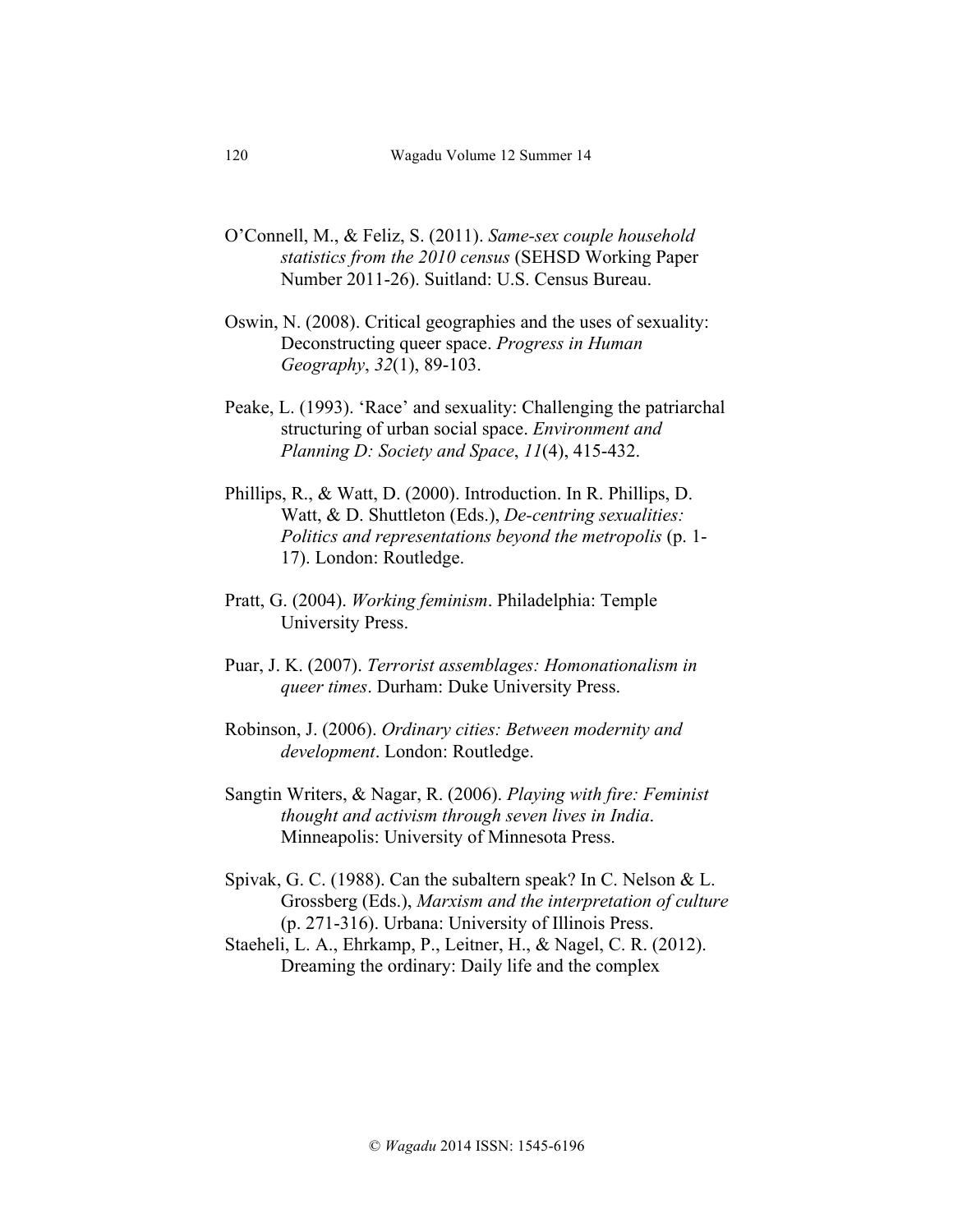geographies of citizenship. *Progress in Human Geography*, *36*(5), 628-644.

- Symanski, R. (1974). Prostitution in Nevada. *Annals of the Association of the American Geographers, 64*(3), 357-377.
- Valentine, G. (1993a). Desperately seeking Susan: A geography of lesbian friendships. *Area*, *25*(2), 109-116.

Wang, S. H. (2013). *Ordinary families: Queer sexuality and adoptive parenthood in central New York*. (Unpublished master's thesis). Syracuse University, Syracuse. Accessed at <https://www.academia.edu/5710145/Ordinary\_Families\_ Queer Sexuality and Adoptive Parenthood in Central N ew\_York>.

- Williams, R. (1958). Culture is ordinary. In B. Highmore (Ed., 2002), *The everyday life reader* (p. 91-100). London: Routledge.
- Wolfe, M. (1992). Invisible women in invisible places: Lesbians, lesbian bars, and the social production of people/environment relationships. *Architecture and Behavior*, *8*(2), 137-158

− (1973). Base and superstructure in Marxist cultural theory. In R. Williams (2005), *Culture and materialism: Selected essays* (p. 31-49). London: Verso.

- −−−−−. (1985). *Keywords: A vocabulary of culture and society*. Oxford: Oxford University Press.
- −−−−−. (1990a). Exploiting the rent-gap: The theoretical significance of using illegal appraisal schemes to encourage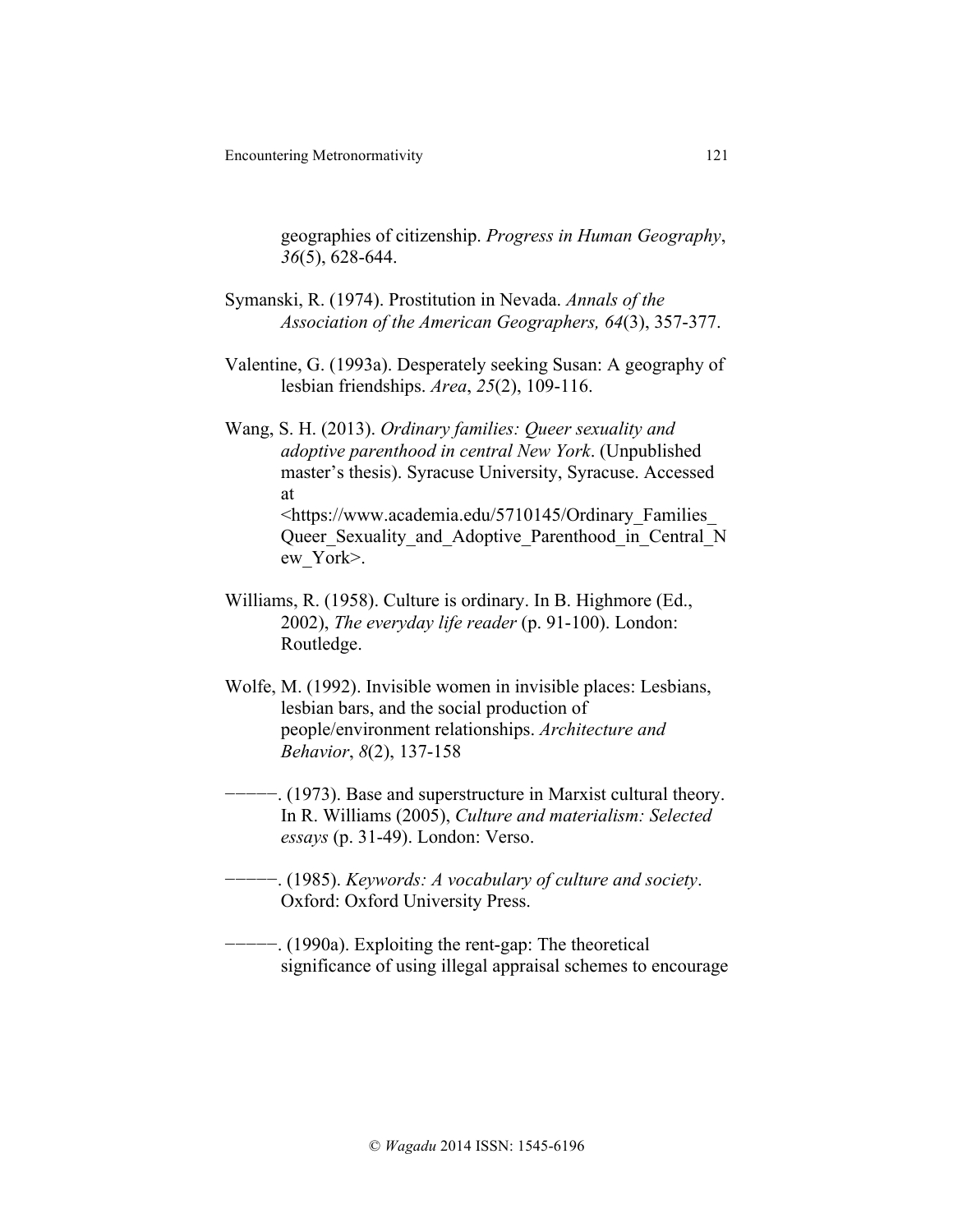gentrification in New Orleans. *Urban Geography*, *11*(1), 48-64.

- −−−−−. (1990b). Some theoretical implications of gay involvement in an urban land market. *Political Geography Quarterly*, *9*(4), 337-352.
- −−−−−. (1992). Sexuality and the spatial dynamics of capitalism. *Environment and Planning D: Society and Space*, *10*(6), 651-669.
- −−−−−. (1993b). (Hetero)sexing space: Lesbian perceptions and experiences of everyday spaces. *Environment and Planning D: Society and Space*, *11*(4), 395-413.
- −−−−−. (1993c). Negotiating and managing multiple sexual identities: Lesbian time-space strategies. *Transactions of the Institute of British Geographers*, *18*(2), 237-248.
	- −−−−−. (1994). Social justice, *Sexuality* and the city. *Urban Geography, 15*(7), 644-660.
- −−−−−. (1995). Out and about: Geographies of lesbian landscapes. *International Journal of Urban and Regional Research*, *19*(1), 96-111.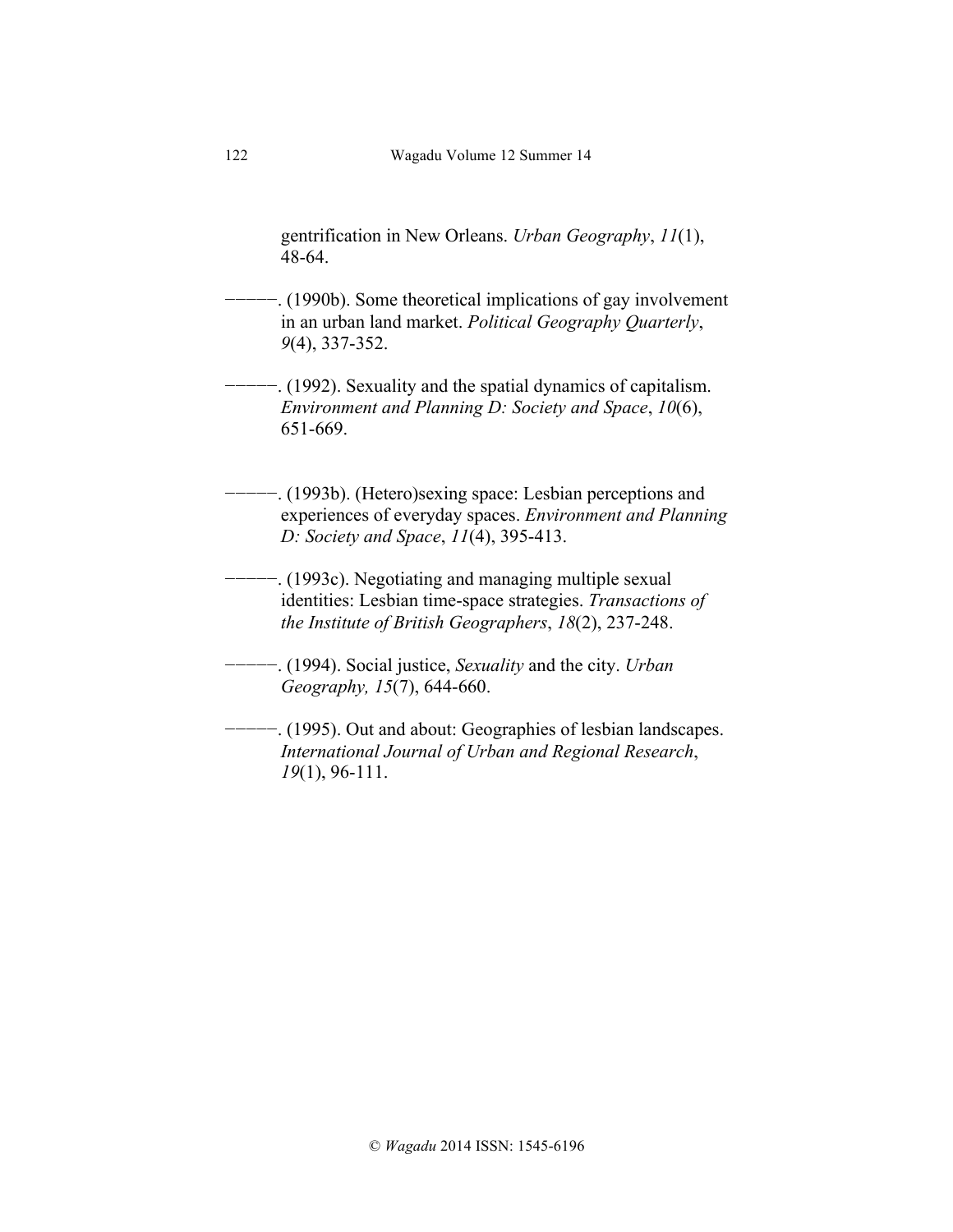#### **Footnotes**

l

<sup>i</sup> This article is part of research done for my master's thesis, which is generously supported by the Department of Geography at Syracuse University. The research protocol, titled Political Geographies of Gay Adoption, was approved by the Office of Research Integrity and Protections, Syracuse University, IRB # 12-094. In accordance with the research protocol, all names in this article are pseudonyms unless otherwise noted.

 $\mu$ <sup>n</sup> This is a pseudonym. I use pseudonyms for local non-profit organizations for many of the same reasons why I use pseudonyms when quoting research participants. Although most research participants waived confidentiality at the time of the interview, and I encouraged them to contact me if they wanted to amend or retract (parts of) their interviews, I had not had a chance to circulate this thesis among all of them. Specifically regarding local non-profit organizations, although my observations and participations of them occurred in (mostly) public settings, their small sizes potentially made relevant individuals within them identifiable. Thus, although I will name large institutions like the New York State Department of Health or the Onondaga County Department of Social Services, I will instead use pseudonyms for local non-profit organizations. In all cases, I will use pseudonyms whenever I quote a particular individual (unless their statements were published and publicly available). This is a common practice in development research and collaborations with non-profit organizations, where large institutions like the World Bank (and its reports) will be named directly, but pseudonyms are used for smaller and/or local institutions where individuals could be easily identifiable. For a more detailed discussion of the politics of using pseudonyms, see Sangtin and Nagar (2006, Introduction).

iii http://www.health.ny.gov/funding/rfa/inactive/1207260121/index.htm iv

http://www.health.ny.gov/funding/rfa/inactive/1207260121/1207260121. pdf

 $\frac{v}{t}$ http://factfinder2.census.gov/

vi *The Gay and Lesbian Atlas* (2004) has been critiqued by many critical population geographers; see Brown and Knopp (2006) for example. As I have argued elsewhere (Wang, 2013, ch. 2), much of Gates and Ost's (2004) methodology relies on metronormativity as well.